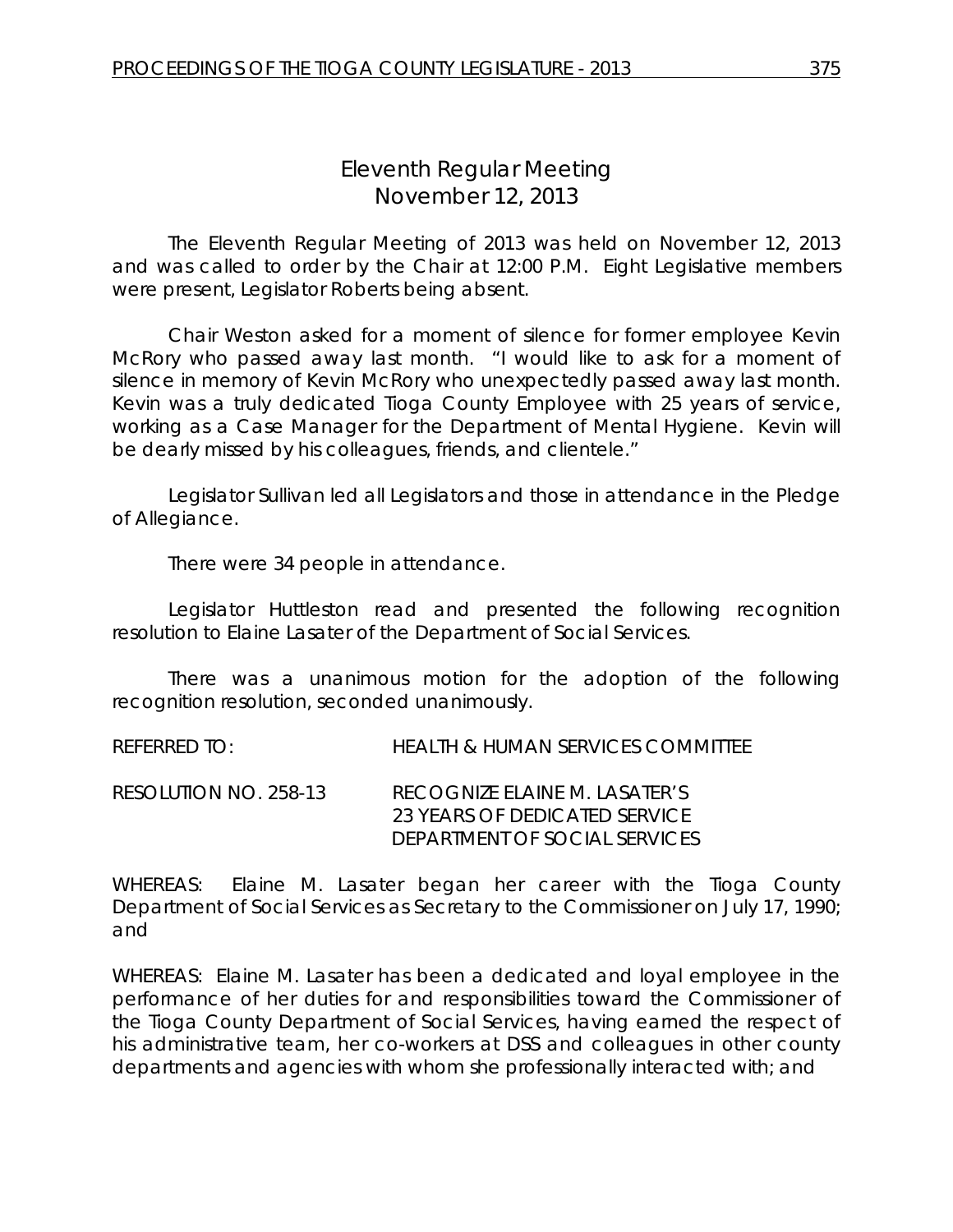WHEREAS: Elaine M. Lasater will retire on December 3, 2013; now therefore be it

RESOLVED:That the Tioga County Legislature, on its own behalf, as well as on behalf of the citizens of Tioga County, express sincere gratitude to Elaine M. Lasater for her over twenty-three years of dedicated and loyal service to the Tioga County Department of Social Services and its Commissioner; and be it further

RESOLVED: That this resolution be spread upon the minutes of this meeting and a certified copy be presented to this outstanding employee, Elaine M. Lasater.

### ROLL CALL VOTE

Unanimously Yes – Legislators Sullivan, Case, Hollenbeck, Huttleston, Monell, Weston, Sauerbrey, and Standinger.

No – None.

Absent – Legislator Roberts.

# RESOLUTION ADOPTED UNANIMOUSLY.

Legislator Huttleston spoke. "I would like to say, do you like your health care and if you do like your health care you can keep it, and if you like your husband you can keep him, and if you like Shawn Yetter, your long-time boss, you can keep him because without you he is no good and we do not want him around, get him out of here. Congratulations on your retirement."

Shawn Yetter, Commissioner of Social Services spoke. "It is a very difficult day when your right arm tells you that they are leaving and your left arm looks at you in desperation and says well now what are we going to do. This is what Elaine Lasater's retirement from the Department of Social Services does for both the organization and for me as a Department Head. For 23 years and under two administrations Elaine has been a huge part of the high quality and professional environment that we work hard to present every day.

"There are so many things that we will miss about Elaine. First and foremost is her trustworthiness. I cannot understate and Legislator Case can attest to this as well, what a critical role Elaine played as Confidential Secretary in regard to crisis moments, personal matters, and well-being of the Department and her ability to maintain the utmost of confidentiality, professionalism, and trust during any and all of those moments during her tenure. We will miss the incredible level of organization that she has. If I need something from a study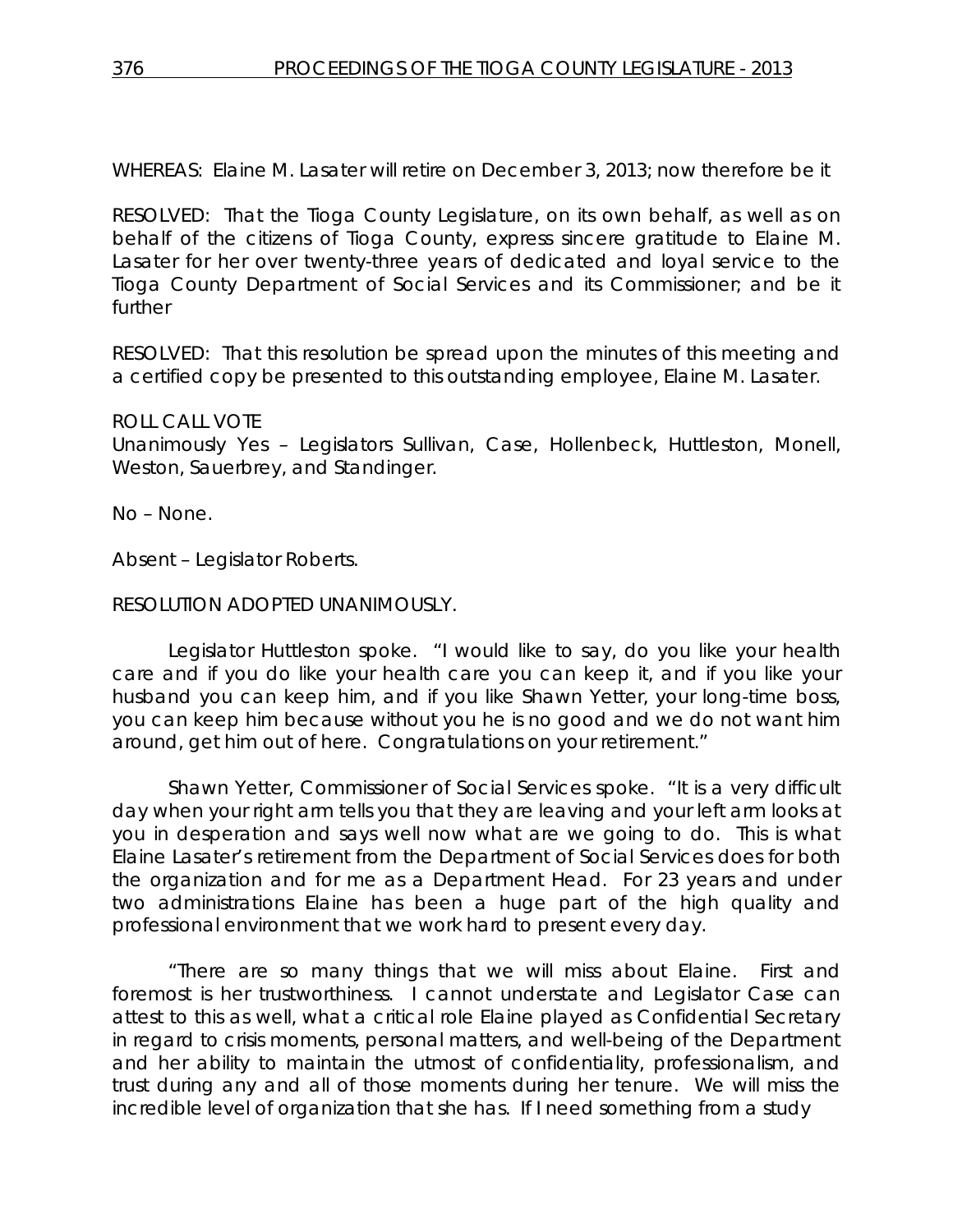we did eight years ago, she can find it in short order, even if it sometimes involved a trip to the infamous attic. Do not expect her to leave anything on her desk overnight. Actually do not expect her to leave anything on her desk for more than a few minutes. Elaine likes to move things along.

"We will miss how well she handled her role of being the first person a new employee spends some time with, introducing them to the organization and putting them at ease. The first impression that someone has of an organization is a lasting one and Elaine filled that role perfectly. The entire Health and Human Services building will miss Elaine's desire to make sure we were coming together as a group for social events and to stay connected. She has laid a solid foundation with her colleagues from the other departments to carry that on. All of her time and energy into coordinating and planning those events did not go unnoticed. I will miss seeing her walk, usually briskly by my office door with her apron on and pushing a cart filled with everything from a stash of \$1.00 bills to endless bottles of ketchup and mustard.

"I will miss her ability to read the temperature every morning. There is a rumor in the department that I can be moody, giving me and other administrators the ability to handle the day in the most effective way and having the uncanny ability of knowing when to say to someone maybe you want to come see him about that tomorrow. I will miss her showing off one of her new quilting projects that she rightly so was always so proud to share. She might be surprised by this, but I will miss her coming in to my office, shutting my door, and saying put your collar on I need to vent. It was usually during those conversations that I got to know a little bit more about Elaine and what makes her tick.

"I will miss witnessing her incredibly steadfast faith in God and country that she lives quietly, but exhibits in large and small ways every day. Most of all what we as an organization will miss simply is you. It has been my distinct pleasure to have you by my side for the past 11 years. Thank you for your 23 years of service to the Department of Social Services and the people of Tioga County. Please know that you are sent into retirement with the best wishes of everyone around you for a long happy and healthy retirement that you have so greatly earned."

Elaine Lasater spoke. "I have been wrecking my stomach and my nerves all morning, but I have to say this, I thank you for this recognition and honor, I am very pleased and proud to have been an employee for the last 23 years. When I came to Tioga County Social Services over 23 years ago I felt I had all the knowledge and experience necessary to fulfill my duties as Confidential Secretary to the Commissioner. In other words, I thought I knew it all. Actually I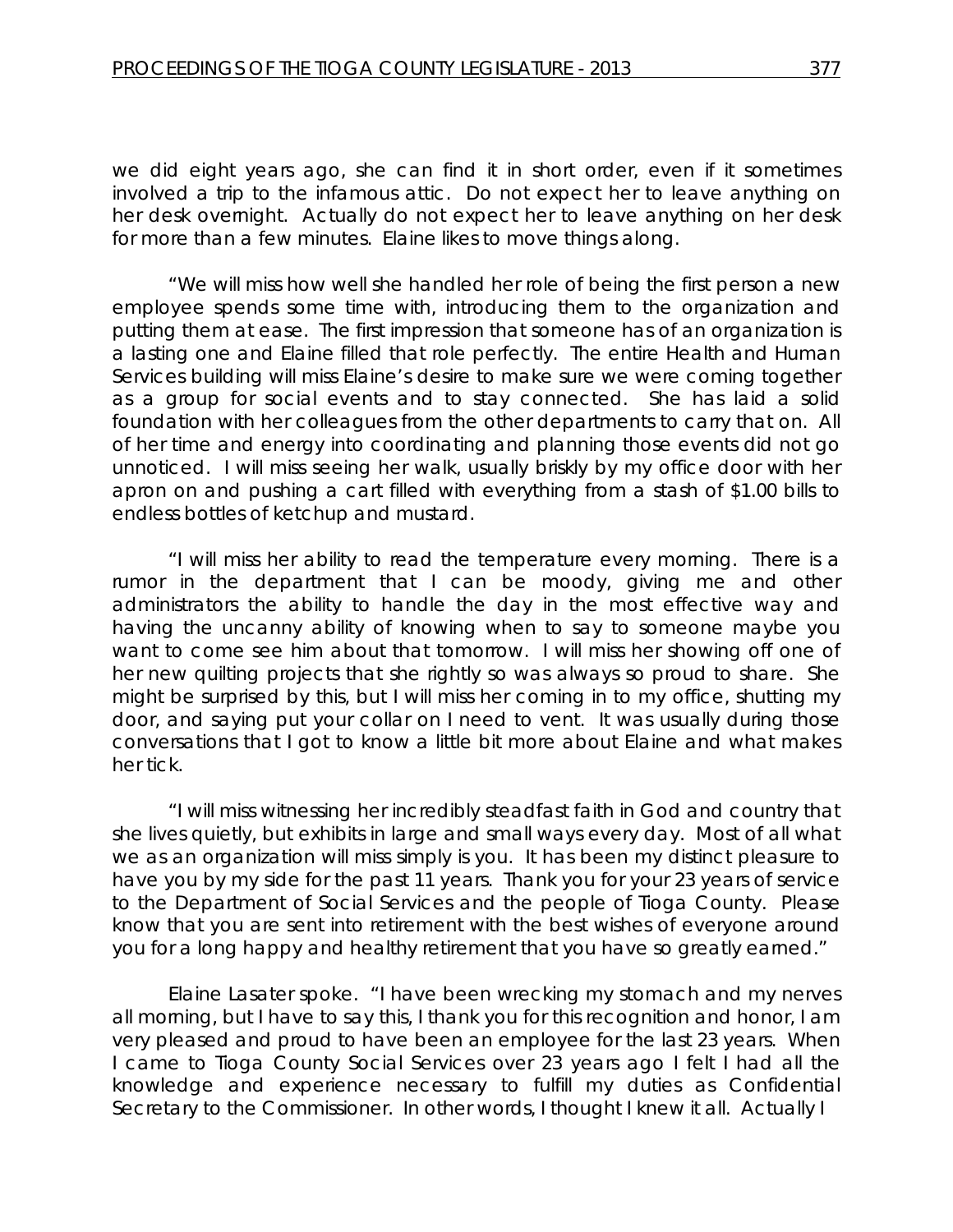had a lot more to learn and I did learn something every day. I do now have a much better understanding of our many and very programs, and the importance they play, not only to our customers, but to the County as well.

"After working for doctors and lawyers, nurses and nuns, engineers and administrators, I finally now know what human services is all about and I thank Commissioner Yetter and his administrative team, and all the employees at DSS for the job they do and for what they do for the people in our County. I am grateful for the times I have spent working for the Department of Social Services, but I am also looking forward to my retirement. According to Phil Jordan this weekend, it should be very long. I would like to share with all of you just exactly how excited I am right now about my upcoming retirement and Shawn I am sure this is no surprise to you (played a card that sang hallelujah)."

Chair Weston noted the following Proclamation on Adoption Awareness Month.

### **PROCLAMATION**

This November marks the 23rd annual National Adoption Month. November 23, 2013 is National Adoption Day. Our task is to find permanent homes for all our children. Tioga County has finalized two adoptions and has two more pending for 2013. Every child in America, every child in Tioga County deserves a permanent, loving family and home; and

WHEREAS: Tioga County adoptive families serve as a source of love, identity, self-esteem and support for children freed for adoption in Tioga County; and

WHEREAS: Tioga County adoptive families provide a safe and stable home and a nurturing environment where children freed for adoption have the opportunity to live full and productive lives; and

WHEREAS: Accepting responsibility for the care of these children has proven to be very rewarding for many adoptive parents; and

WHEREAS: Numerous public and private agencies work to increase the public's awareness of the needs of children freed for adoption, and the enduring and valuable contribution of adoptive families; and

WHEREAS: It is appropriate to recognize all those in Tioga County who work together on the behalf of children freed for adoption; the adoptive families and the professional staff dedicated to ensuring these children become members of a stable and loving family; now therefore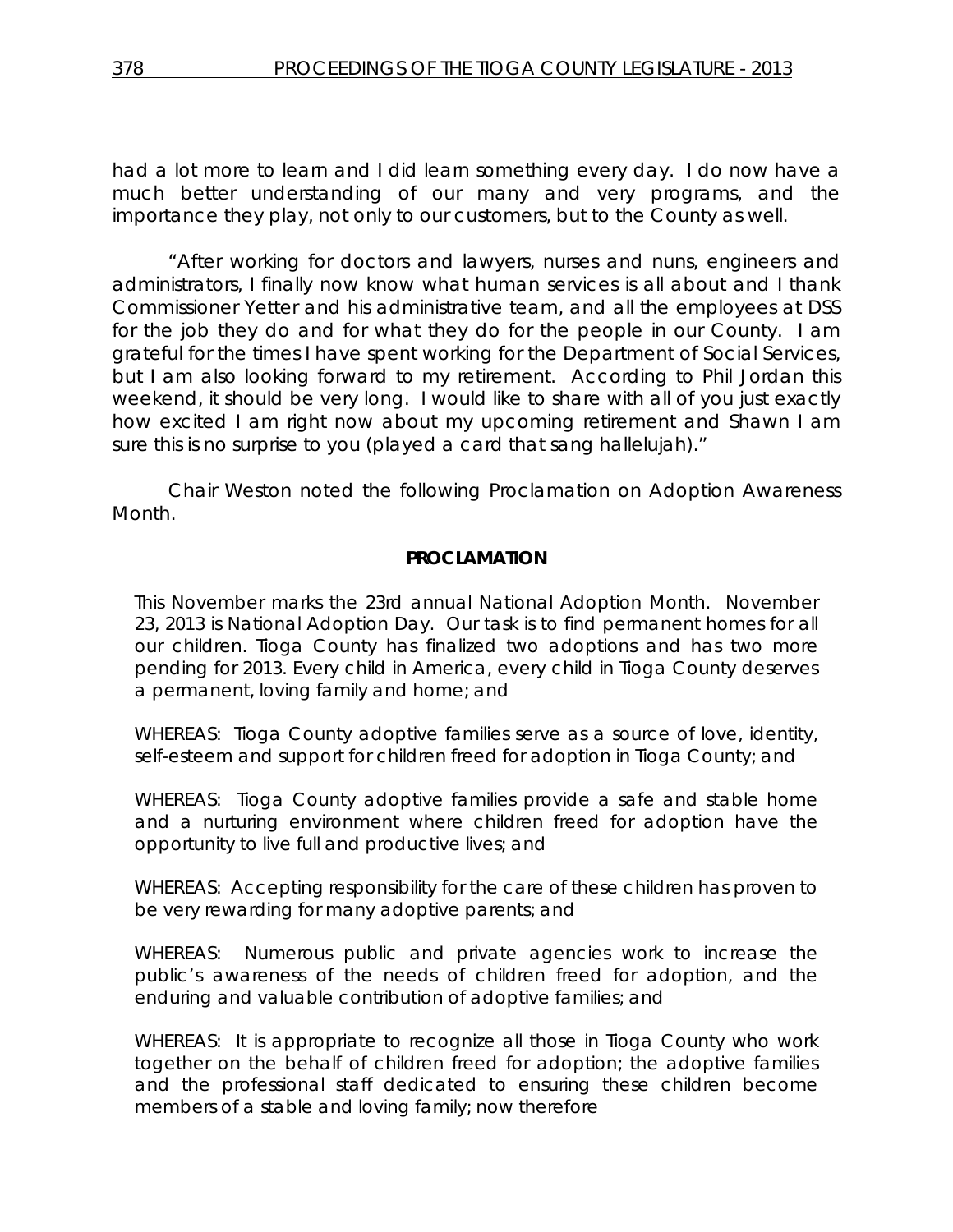THE TIOGA COUNTY LEGISLATURE does hereby Proclaim November as

### **ADOPTION AWARENESS MONTH**

in Tioga County and call upon all citizens, community agencies, religious organizations, medical facilities and businesses to increase their participation in our efforts to recognize adoptive families in Tioga County.

There was no privilege of the floor.

The list of audited bills was submitted and is summarized as follows:

| Code  | Description                           | Equipment | Expense      |
|-------|---------------------------------------|-----------|--------------|
| A1010 | Legislative Board                     |           | 348.40       |
| A1165 | <b>District Attorney</b>              |           | 4,677.03     |
| A1170 | <b>Public Defender</b>                |           | 2,391.14     |
| A1172 | <b>Assigned Counsel</b>               |           | 30,125.42    |
| A1185 | <b>Medical Examiners/Coroners</b>     |           | 2,264.88     |
| A1325 | Treasurer                             |           | 1,137.71     |
| A1355 | <b>Assessments</b>                    |           | 7,970.67     |
| A1362 | <b>Tax Advertising/Expense</b>        |           | 1.12         |
| A1410 | <b>County Clerk</b>                   |           | 163.90       |
| A1420 | Law                                   |           | 7,309.43     |
| A1430 | Personnel                             |           | 1,750.68     |
| A1450 | Elections                             |           | 28,233.76    |
| A1460 | <b>Records Management</b>             |           | 182.00       |
| A1490 | <b>Public Works Administration</b>    |           | 602.30       |
| A1620 | <b>Buildings</b>                      |           | 53,006.52    |
| A1621 | <b>Buildings</b>                      |           | 25,895.26    |
| A1680 | Information Technology                |           | 31,675.51    |
| A2490 | <b>Community College Tuition</b>      |           | 1,041,005.90 |
| A2960 | <b>Education Handicapped Children</b> |           | 205,319.89   |
| A3020 | Public Safety Comm E911 System        |           | 10,793.85    |
| A3110 | <b>Sheriff</b>                        |           | 19,419.85    |
| A3121 | Sheriff LE11-1038-EOO Grant           | 10,509.00 |              |
| A3140 | Probation                             |           | 461.19       |
| A3146 | Sex Offender Program                  |           | 9,240.00     |
| A3150 | Jail                                  |           | 79,243.54    |
| A3315 | Special Traffic Programs              |           | 2,066.40     |
| A3410 | Fire                                  | 1,057.82  | 5,617.26     |
| A3640 | <b>Emergency Mgmt Office</b>          |           | 531.43       |
| A3641 | <b>LEMPG Grant</b>                    |           | 84.00        |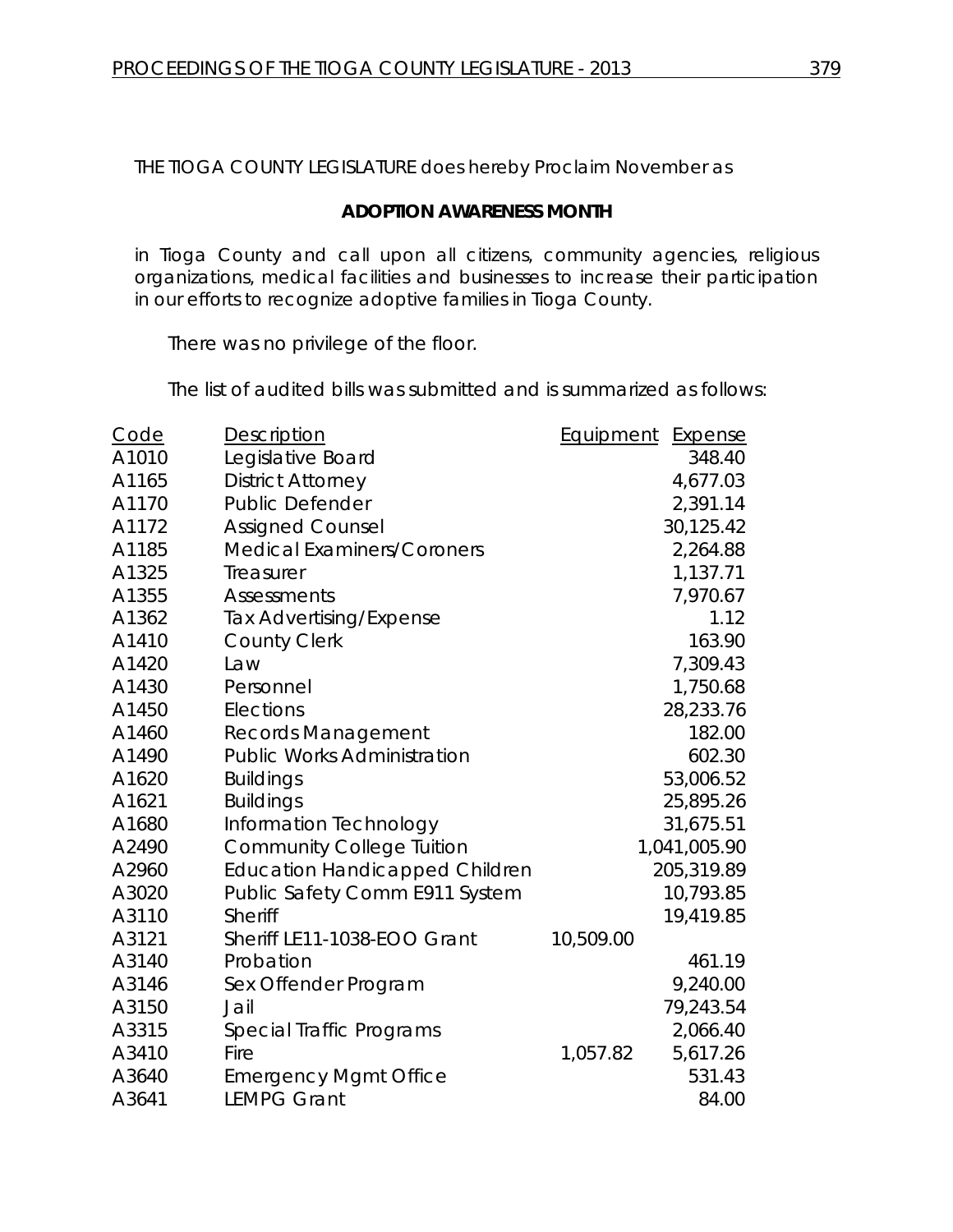| A4010                   | <b>Public Health Nursing</b>         | 37,881.23      |
|-------------------------|--------------------------------------|----------------|
| A4011                   | <b>Public Health Administration</b>  | 13,290.40      |
| A4042                   | <b>Rabies Control</b>                | 789.00         |
| A4044                   | <b>Early Intervention</b>            | 145.58         |
| A4047                   | Handicapped Education Administration | 130.00         |
| A4053                   | Preventive/Primary Health Services   | 305.52         |
| A4054                   | <b>Preventive Dental Services</b>    | 1,876.78       |
| A4062                   | Lead Poisoning Program               | 431.50         |
| A4064                   | <b>Managed Care-Dental Services</b>  | 6,269.00       |
| A4070                   | <b>Disease Control</b>               | 12,767.28      |
| A4090                   | <b>Environmental Health</b>          | 784.31         |
| A4210                   | <b>Alcohol and Drug Services</b>     | 1,276.95       |
| A4211                   | Council on Alcoholism                | 10,909.34      |
| A4309                   | Mental Hygiene Co Admin              | 14,997.83      |
| A4310                   | <b>Mental Health Clinic</b>          | 86,776.05      |
| A4320                   | <b>Crisis Intervention Services</b>  | 36,126.02      |
| A4321                   | Intensive Case Management            | 1,720.69       |
| A4333                   | Psycho Social Club                   | 25,000.00      |
| A5630                   | <b>Bus Operations</b>                | 284,713.34     |
| A6010                   | Social Services Administration       | 172,147.05     |
| A6422                   | Economic Development                 | 784.20         |
| A6510                   | Veterans' Service                    | 700.00         |
| A6610                   | Sealer Weights/Measures              | 106.09         |
| A7180                   | Snowmobile Grant Program             | 5,208.56       |
| A8020                   | Planning                             | 166.64         |
| A8760                   | <b>NYS DOS LTCRS Grant</b>           | 6,563.79       |
| A9060                   | <b>Health Insurance</b>              | 5,478.60       |
| <b>SOLID WASTE FUND</b> |                                      | 90,500.75      |
|                         | <b>SPECIAL GRANT FUND</b>            | 6,699.07       |
|                         | <b>LIABILITY INSURANCE FUND</b>      | 4,145.16       |
|                         | <b>COUNTY ROAD FUND</b>              | 60,536.78      |
| <b>CAPITAL FUND</b>     |                                      | 994,616.24     |
|                         | <b>CONSOLIDATED HEALTH FUND</b>      | 678,813.72     |
|                         | <b>SELF-INSURANCE FUND</b>           | 1,300.00       |
| <b>GRAND TOTAL</b>      |                                      | \$4,147,043.33 |

Legislator Monell made a motion to approve the minutes of October 15 and 24, 2013, seconded by Legislator Hollenbeck, and carried.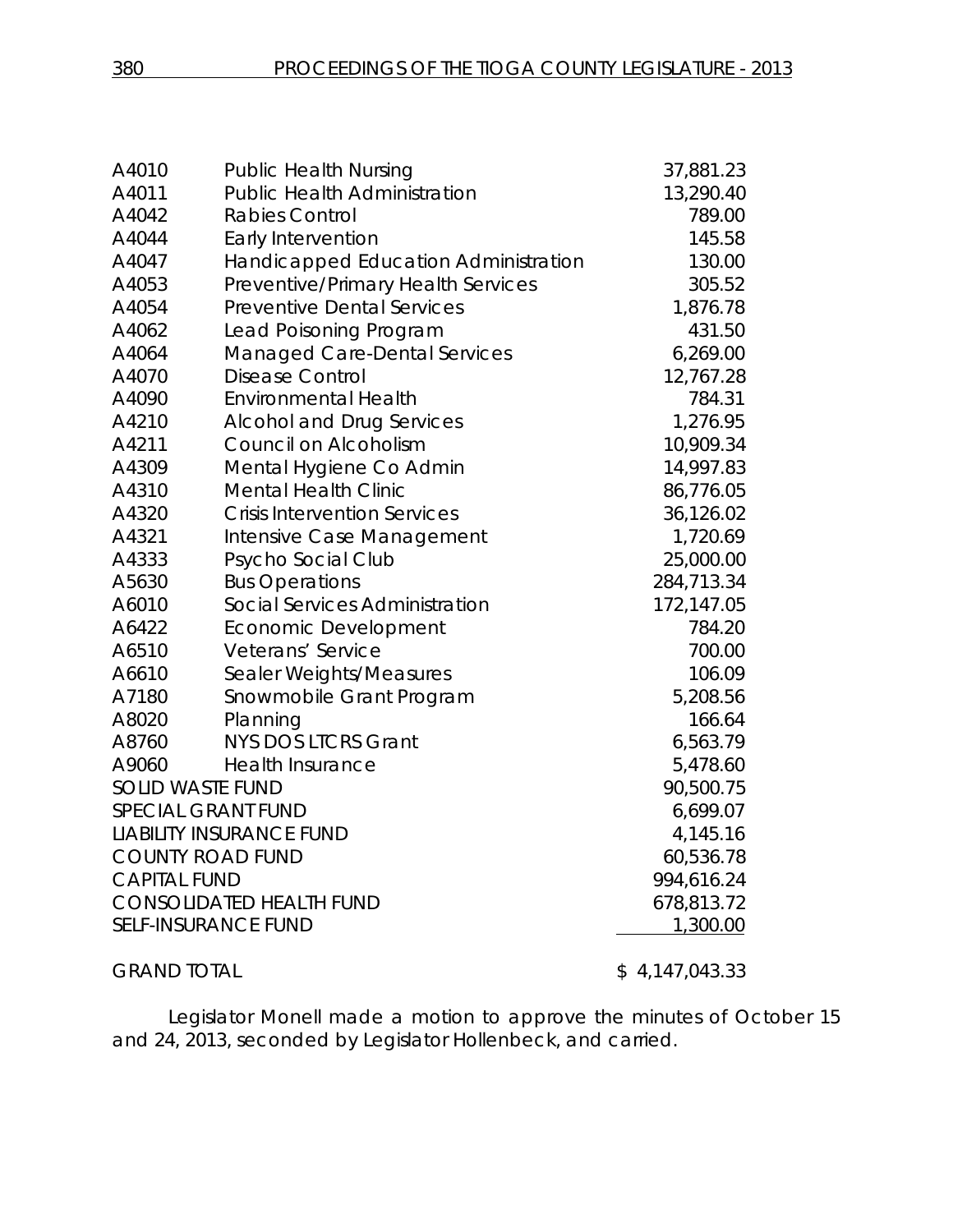Chair Weston made the following appointment to Assigned Counsel Study Committee:

> Legislator Sauerbrey Legislator Sullivan Legislator Weston

Committee meeting reports are on file in the Legislative Clerk's Office and may be procured there by any interested person.

Legislator Sullivan moved for the adoption of the following resolution, seconded by Legislator Standinger.

REFERRED TO: FINANCE/LEGAL COMMITTEE

RESOLUTION NO. 259–13 *SET PUBLIC HEARING*

*2014 BUDGET*

RESOLVED: That the public hearing on the tentative Tioga County Budget for 2014 be held at 6:00 P.M., Tuesday, November 19, 2013 in the Edward D. Hubbard Auditorium of the County Office Building, 56 Main Street, Owego, New York 13827.

ROLL CALL VOTE Yes – Legislators Sullivan, Case, Hollenbeck, Huttleston, Monell, Weston, Sauerbrey, and Standinger.

No – None.

Absent – Legislator Roberts.

RESOLUTION ADOPTED.

Legislator Standinger moved for the adoption of the following resolution, seconded by Legislator Sullivan.

REFERRED TO: ADMINISTRATIVE SERVICES COMMITTEE

RESOLUTION NO. 260–13 *ESTABLISH EQUALIZATION RATES*

RESOLVED: That under the provisions of Section 804 of the Real Property Tax Law, equalization rates for the purpose of apportioning 2014 County taxes among the several Towns are hereby established as follows: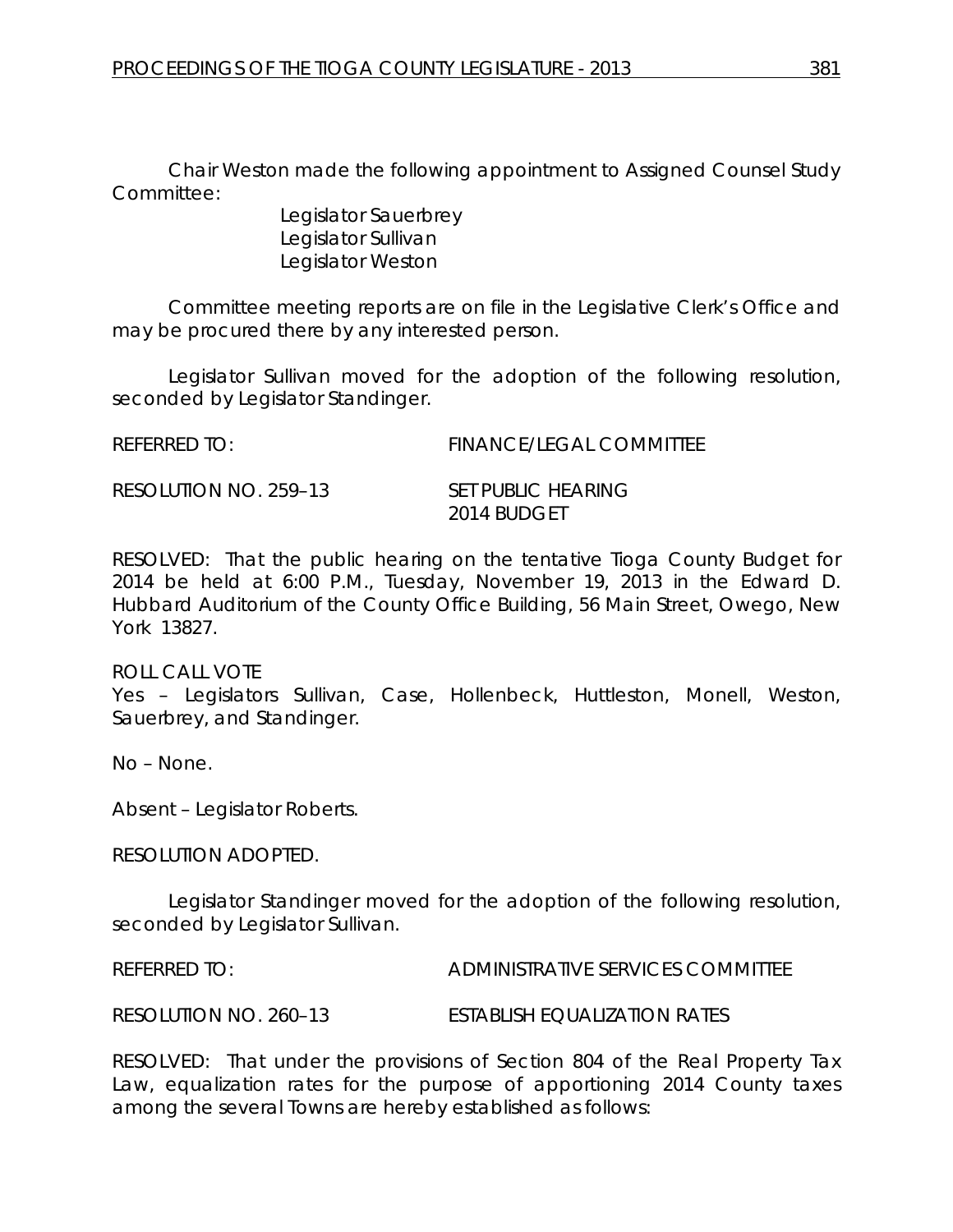| Town of Barton          | 94.00  |
|-------------------------|--------|
| Town of Berkshire       | 96.50  |
| <b>Town of Candor</b>   | 100.00 |
| Town of Newark Valley   | 66.50  |
| <b>Town of Nichols</b>  | 26.00  |
| Town of Owego           | 80.00  |
| <b>Town of Richford</b> | 100.00 |
| Town of Spencer         | 97.00  |
| Town of Tioga           | 7.00   |

Yes – Legislators Sullivan, Case, Hollenbeck, Huttleston, Monell, Weston, Sauerbrey, and Standinger.

No – None.

Absent – Legislator Roberts.

RESOLUTION ADOPTED.

Legislator Standinger moved for the adoption of the following resolution, seconded by Legislator Sauerbrey.

REFERRED TO: ADMINISTRATIVE SERVICES COMMITTEE

RESOLUTION NO. 261-13 *AUTHORIZE 2014 TAX MAP MAINTENANCE CONTRACT*

RESOLVED: That the Chair of the Tioga County Legislature, hereby is authorized to enter into a Tioga County tax map maintenance contract with MRB Group, for the calendar year 2014 for an annual charge of \$32,000. Payable monthly, which contract will provide for straight transfers, transfer splits, filed maps and surveys, revision forms, tax map revisions, inquiries, contract revision and fee, all subject to the approval of the County Attorney.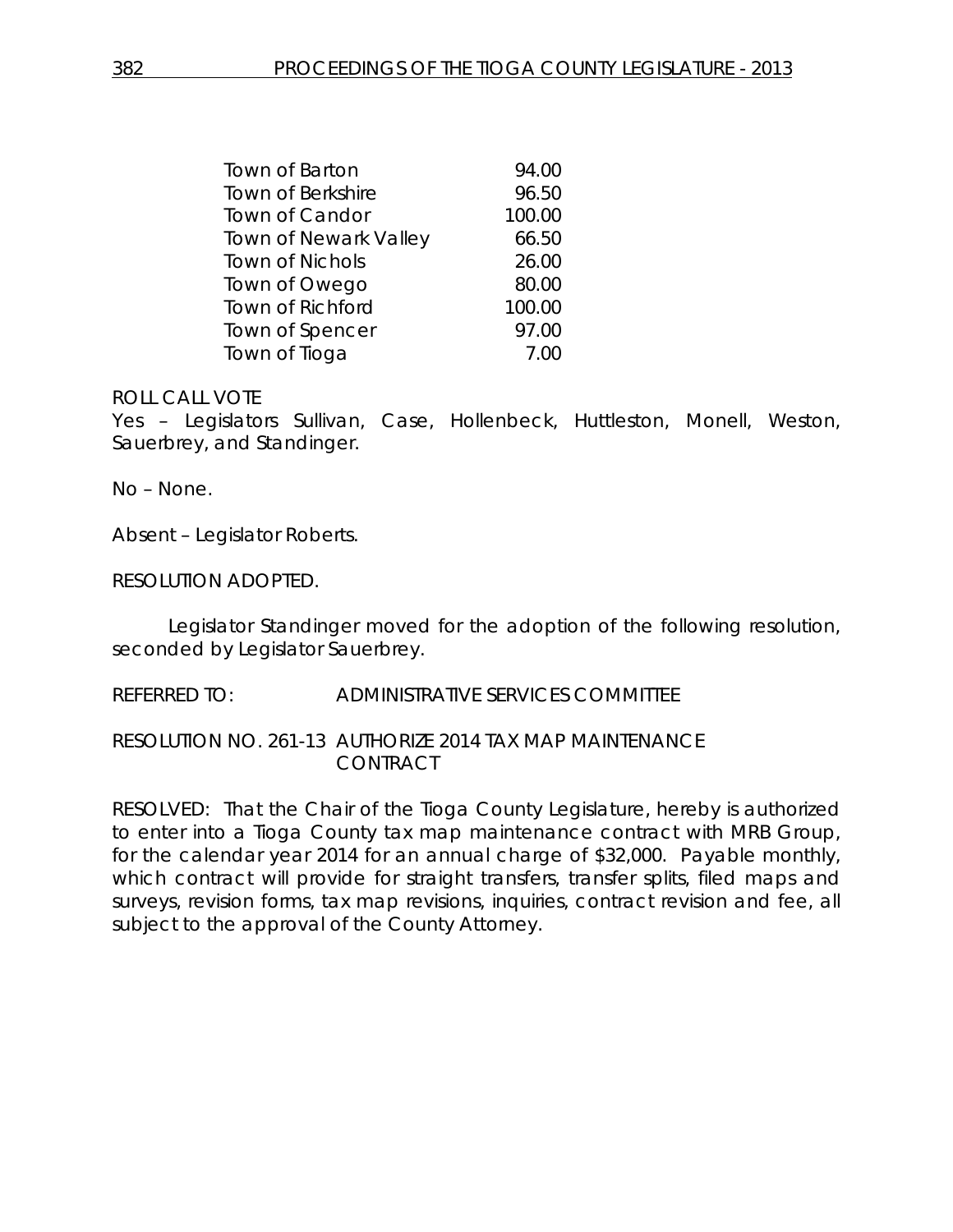Yes – Legislators Sullivan, Case, Hollenbeck, Huttleston, Monell, Weston, Sauerbrey, and Standinger.

No – None.

Absent – Legislator Roberts.

RESOLUTION ADOPTED.

Legislator Sullivan moved for the adoption of the following resolution, seconded by Legislator Hollenbeck.

REFERRED TO: LEGISLATIVE WORKSESSION

RESOLUTION NO. 262–13 *AMEND POLICY 38* 

*TIOGA COUNTY BUILDING USE POLICY*

WHEREAS: Current Policy 38 Tioga County Building Use Policy has been a work in progress for several months on changes; and

WHEREAS: Policy 38 Tioga County Building Use Policy changes have been finalized and the whole policy needs to be amended along with a title change; therefore be it

RESOLVED: That Policy 38 is hereby amended in its entirety along with a change in the title of Policy 38:

# **POLICY 38**

# **TIOGA COUNTY BUILDING OUTSIDE ENTITY USE POLICY**

I. Use

- II. Designated County Facilities
- III. Authorized Entities
- IV. Application
- V. Hours of Availability
- VI. Staffing Requirements
- VII. Rules and Regulations
- VIII. Cancellation & Revocation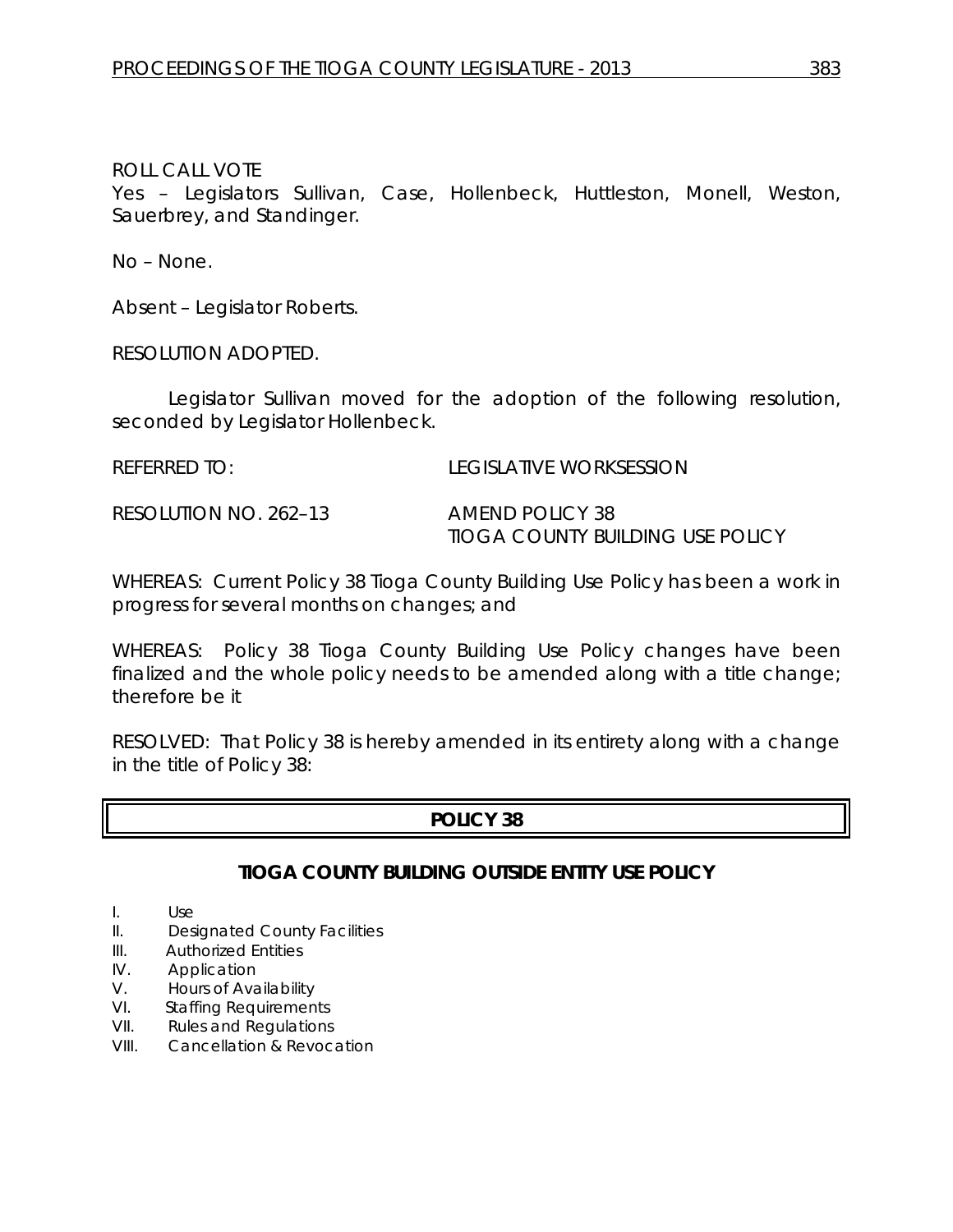### **I. Use**

Designated County facilities may be available for use by certain outside entities, subject to the rules and regulations set forth herein, when such use does not interfere with use of the building by County government. For the purpose of this policy only, any lessee of Tioga County office space shall be considered "County government".

# **II. Designated County Facilities**

The following County facilities are hereby designated as available for use:

- 1. The Legislative Conference Room, 56 Main Street, Owego, NY
- 2. The Hubbard Auditorium, 56 Main Street, Owego, NY
- 3. Such other County facilities as may be designated by the Tioga County Legislature

# **III. Authorized Entities**

The following outside entities are authorized to apply for use of the designated facilities:

1. Governmental entities, municipal corporations and school districts

2. Agencies or groups that do not operate for profit and that have an affiliation with Tioga County

# **IV. Application**

Application for use of a designated County facility by an authorized entity shall be made in writing, on a County Application Form, to the Clerk of the County Legislature. The application must be submitted at least ten (10) calendar days prior to the proposed event. Approval of an application is dependent upon the availability of the proposed room. Any Legislative or County Department shall have priority over any outside entity

# **V. Hours of Availability**

Designated County facilities shall be available for use during the following times:

- 1. During regular business hours from 8:00 a.m. to 5:00 p.m., Monday through Friday.
- 2. During non business hours from 5:00 p.m. to 10:00 p.m. Monday through Friday.

# **VI. Staffing Requirements**

For use during non business hours, an employee of Tioga County may be assigned to open and close the building, and may remain present in the building throughout the event.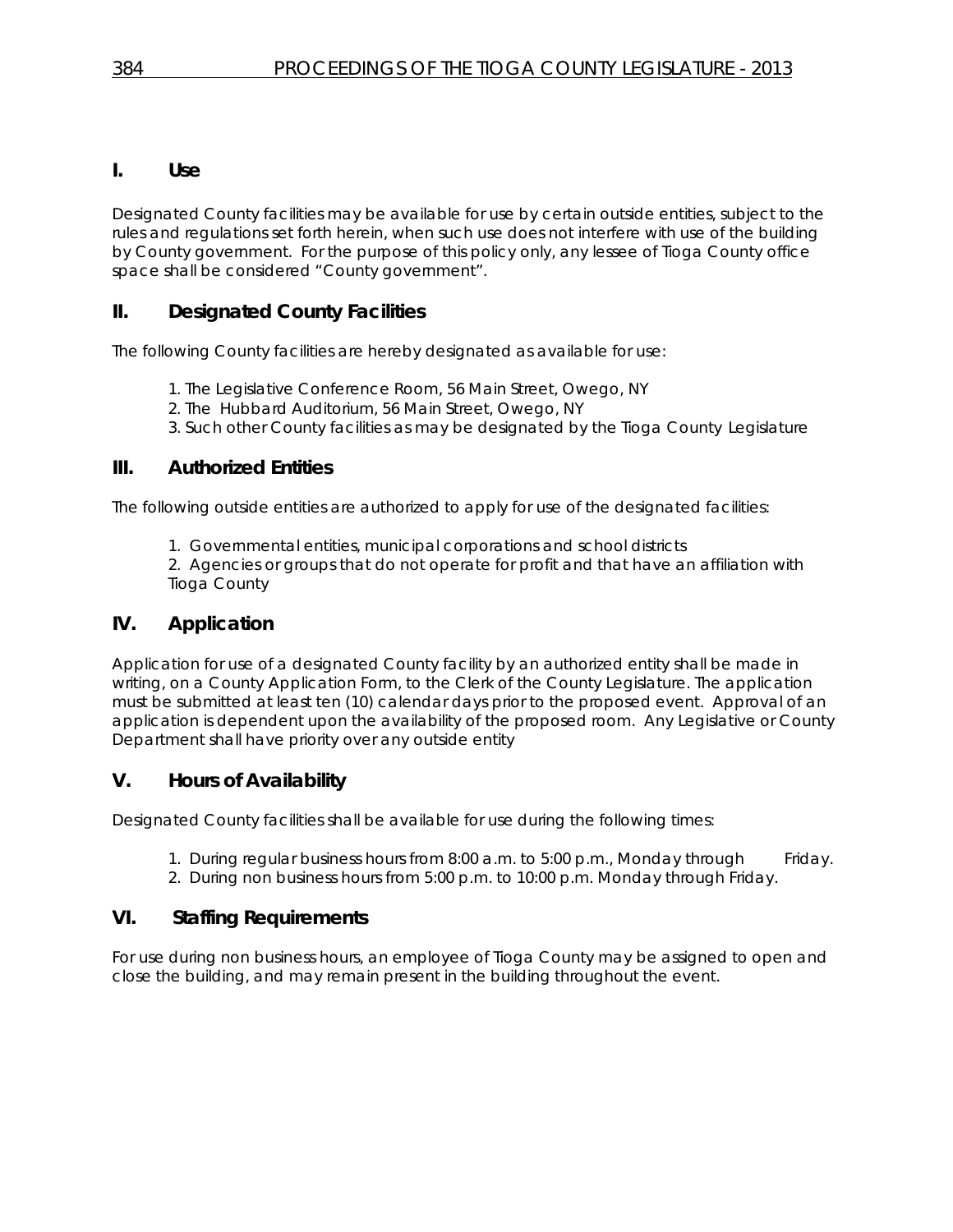#### **VII. Rules and Regulations**

1. County Facilities shall be used in accordance with these rules and regulations. By executing the application, the applicant agrees to comply with the rules and regulations set forth herein, and shall be responsible to ensure compliance with the rules and regulations by those who attend the event.

2. The applicant agrees to use the County facility only for the use specified in the application. Under no circumstances may the County facility be used for any profit making or other commercial activity. Applicant further agrees that it will not permit the use of or allow anything to be done or anything to be brought into or kept on the County facility for any unlawful purpose or in violation of any local, state or federal law or regulation.

3. The individual executing the application shall be the contact person for the applicant organization, and shall be the person responsible for ensuring compliance with these rules and regulations. By executing the application, the individual represents to the County that the individual has the legal authority to execute the application on behalf of the applicant organization.

4. A Certificate of Insurance, naming Tioga County as Additional Insured, shall be submitted with the application. The applicant, at its own cost and expense, agrees to the insurance, indemnification and general terms and conditions set forth in the Tioga County, New York – General Contract and Insurance Specifications.

The applicant may seek a waiver of this requirement from the Chair of the Legislature, which may be waived at the Chair's sole discretion.

5. If deemed necessary by the Chair of the Legislature, the applicant may be required, at the applicant's expense, to provide security to be present throughout the event at the level deemed appropriate by the Chair in his sole discretion.

6. The applicant shall leave the County facility in the same condition it was in prior to its use. All damages incurred as a result of the applicant's use of the County facility shall be the responsibility of the applicant.

7. The applicant shall be responsible for the removal of all garbage and debris from the County facility after the event. No food or beverage of any kind is permitted in the Hubbard Auditorium.

8. The applicant's use is restricted to the designated County facility, access halls and the public bathroom on the same floor. Applicant is prohibited from using any other part of the building.

9. The applicant is prohibited from assigning its use of the designated facility to any other organization or individual.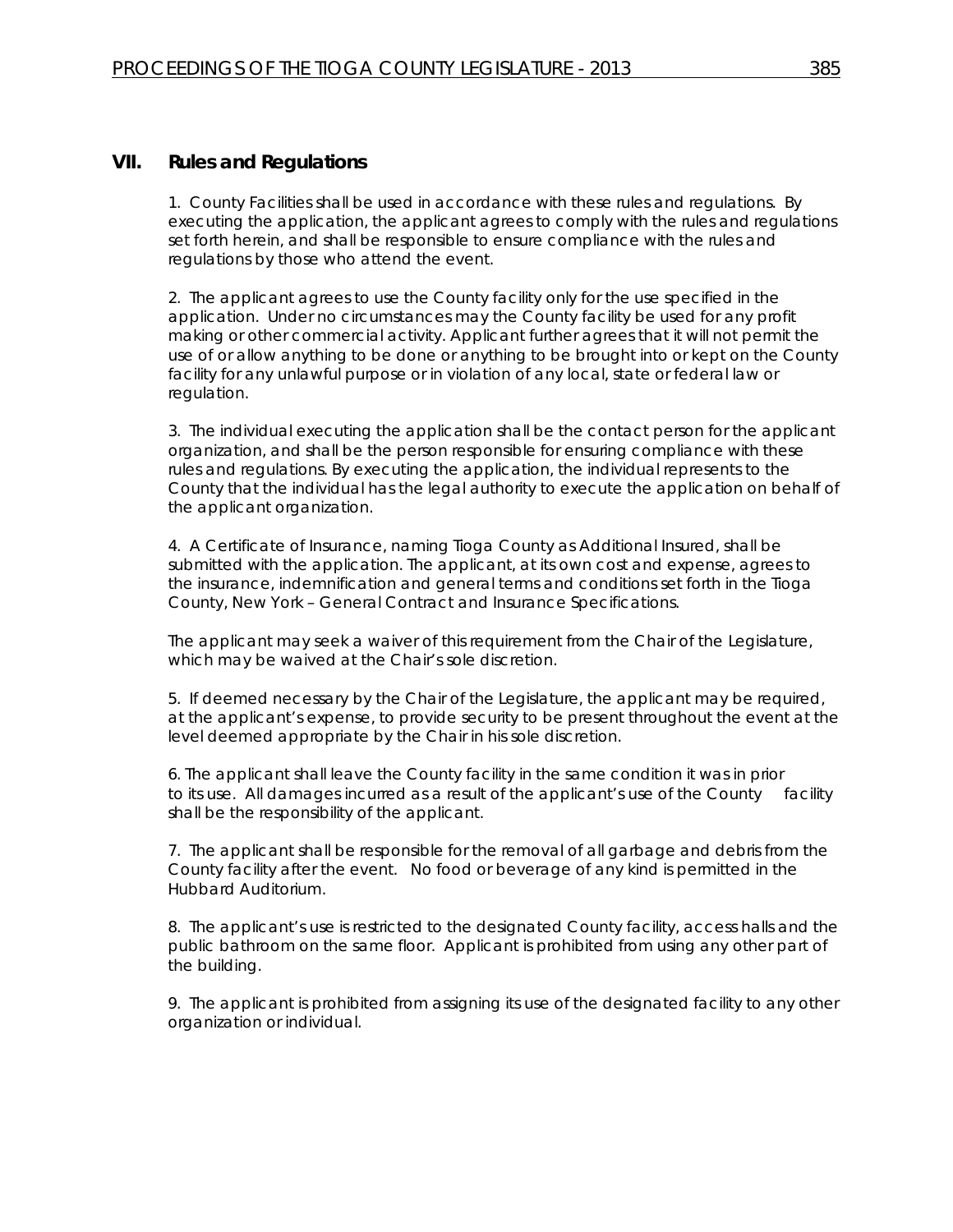# **VIII. Cancellation and Revocation**

1. The applicant must notify the Clerk at least two (2) business days prior to the scheduled use if he/she intends to cancel. The applicant shall be responsible for any costs incurred by the County as a result of the applicant's failure to provide the required notice of cancellation.

2. The Chair of the Legislature reserves the right to revoke the applicant's use of the County facility. The revocation shall be for good cause, with reasonable notice under the circumstances. What constitutes "good cause" shall be within the sole discretion of the Chair of the Legislature.

#### ROLL CALL VOTE

Yes – Legislators Sullivan, Case, Hollenbeck, Huttleston, Monell, Weston, Sauerbrey, and Standinger.

No – None.

Absent – Legislator Roberts.

RESOLUTION ADOPTED.

Legislator Huttleston moved for the adoption of the following resolution, seconded by Legislator Case.

REFERRED TO: HEALTH & HUMAN SERVICES COMMITTEE

RESOLUTION NO. 263-13 *TRANSFER OF FUNDS MENTAL HYGIENE*

WHEREAS: Tioga County Mental Hygiene (TCMH) is required to pay a portion of the costs for the inpatient treatment of Tioga County residents that have been assigned Criminal Psychiatric services by the NYS Court system; and

WHEREAS: TCMH has received notice that a Tioga County resident was assigned these services, along with the required payment amount; and

WHEREAS: TCMH has identified available funds within their 2013 budget, yet these will require a transfer of funds into the proper account codes; and

WHEREAS: Transfer of funds requires Legislative approval; therefore be it

RESOLVED: That funding be transferred as follows: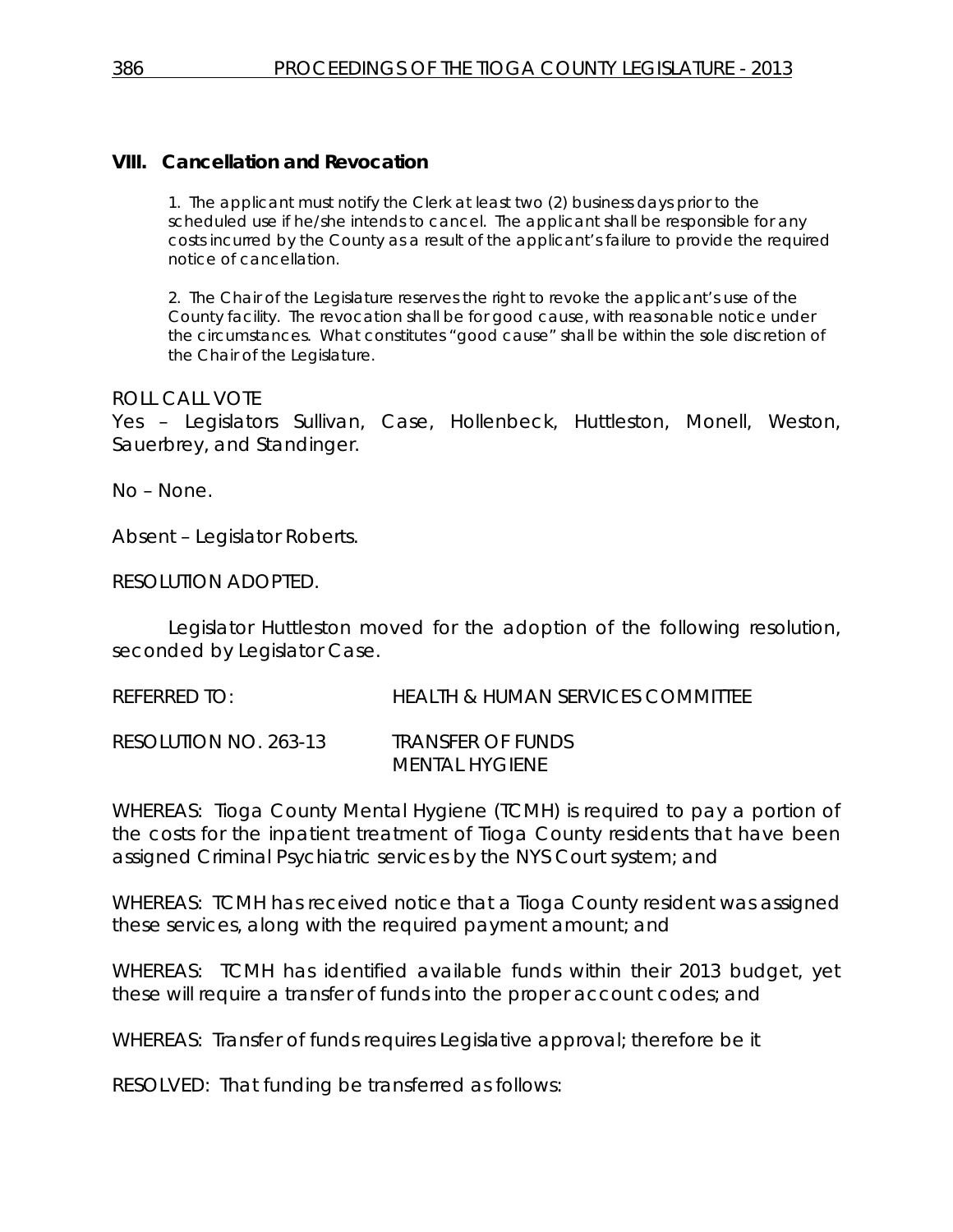From: A4309.40-130 Mental Hygiene Admin: Contract Services \$ 1,363.38 To: A4390.40-590 Criminal Psychiatric: Services Rendered \$ 1,363.38

ROLL CALL VOTE

Yes – Legislators Sullivan, Case, Hollenbeck, Huttleston, Monell, Weston, Sauerbrey, and Standinger.

No – None.

Absent – Legislator Roberts.

RESOLUTION ADOPTED.

Legislator Case moved for the adoption of the following resolution, seconded by Legislator Monell.

REFERRED TO: ADMINISTRATIVE SERVICES COMMITTEE

RESOLUTION NO. 264–13 *AUTHORIZE TRANSFER OF FUNDS INFORMATION TECHNOLOGY*

WHEREAS: The Information Technology Department has a need to purchase UPS equipment and has funds located in contracting services; and

WHEREAS: Said funds need to be transferred to the Information Technology Capital Equipment account to purchase said UPS equipment; therefore be it

RESOLVED: That the Information Technology Director be authorized to purchase UPS equipment; and be it further

RESOLVED: That the following sums be transferred as follows:

|     | From: A1680-40-140 Information Technology   | \$35,000.00 |
|-----|---------------------------------------------|-------------|
| To: | A9950.93-715 Transfer to Capital Account    | \$35,000.00 |
|     |                                             |             |
|     | From: H5031 Interfund Transfers             | \$35,000.00 |
|     | To: H1680.21-Information Technology Capital | \$35,000.00 |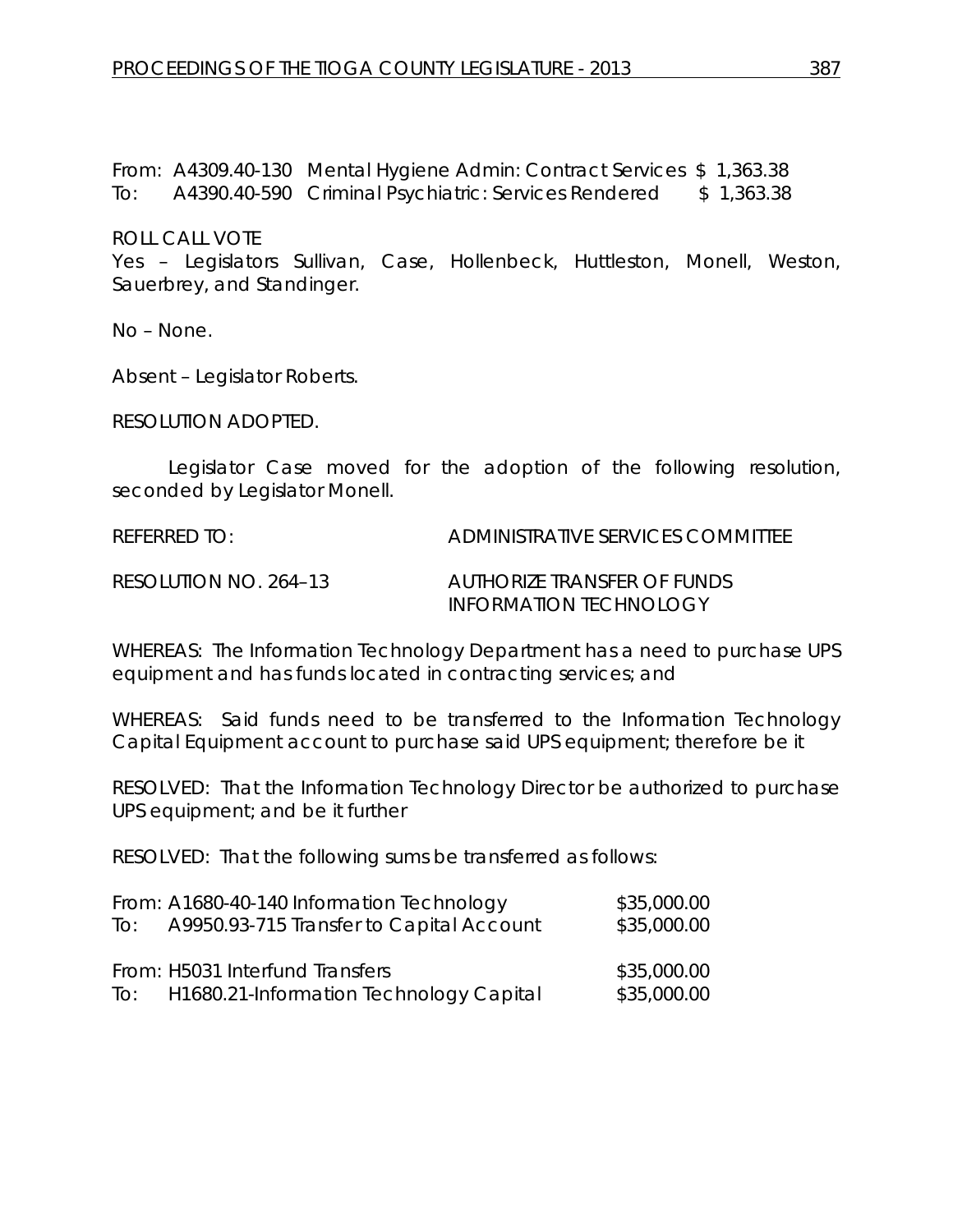ROLL CALL VOTE Yes – Legislators Sullivan, Case, Hollenbeck, Huttleston, Monell, Weston, Sauerbrey, and Standinger.

No – None.

Absent – Legislator Roberts.

RESOLUTION ADOPTED.

Legislator Sullivan moved for the adoption of the following resolution, seconded by Legislator Standinger.

REFERRED TO: FINANCE COMMITTEE

RESOLUTION NO. 265–13 *TRANSFER OF FUNDS*

*AGRICULTURAL SOCIETY*

WHEREAS: The Tioga County Fair Board (Agricultural Society) receives an allocation each year; and

WHEREAS: The Tioga County Fair Board's allocation for 2013 has been received and spent; and

WHEREAS: The Tioga County Fair Board has outstanding expenditures in the amount of \$3,500.00 and would like to make these expenditures whole; and

WHEREAS: The Tioga County Fair Board would like to request \$3,500.00 from the County out of Contingency for 2013 to pay the outstanding expenditures and to reduce their 2014 budget by \$3,500.00; therefore be it

RESOLVED: That the Tioga County Legislature does hereby agree to transfer \$3,500.00 out of Contingency to the Tioga County Fair Board for outstanding expenditures for 2013 and agrees to reduce their 2014 budget by \$3,500.00; and be it further

RESOLVED: That the following sums be transferred:

| From: A1990.40-715-Contingency Account | \$3,500.00 |
|----------------------------------------|------------|
|----------------------------------------|------------|

To: A8750.40-429-Agricultural Society \$3,500.00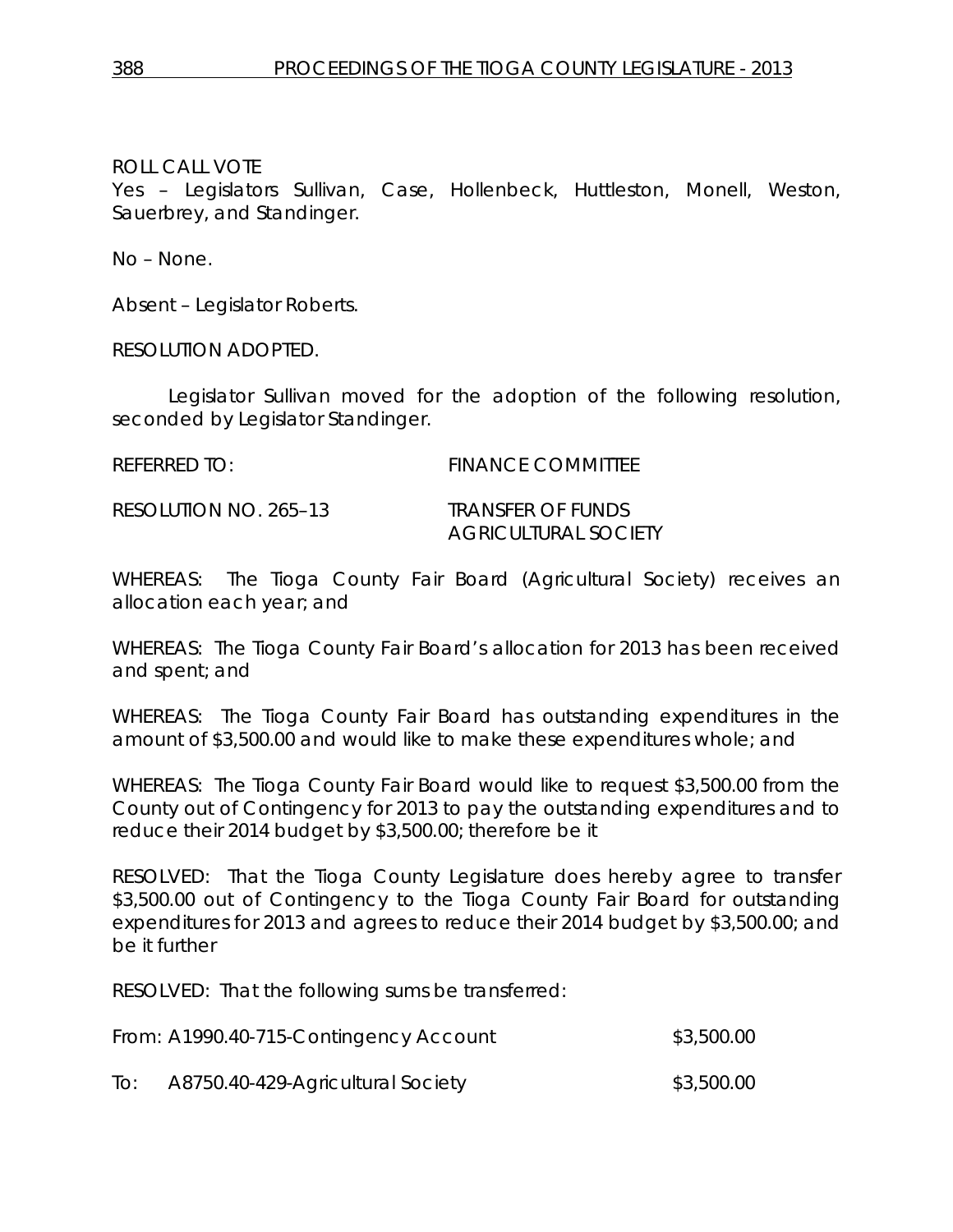Yes – Legislators Sullivan, Case, Hollenbeck, Huttleston, Monell, Weston, Sauerbrey, and Standinger.

No – None.

Absent – Legislator Roberts.

RESOLUTION ADOPTED.

Legislator Huttleston moved for the adoption of the following resolution, seconded by Legislator Standinger.

REFERRED TO: PUBLIC WORKS

RESOLUTION NO. 266–13 *AWARD DESIGN SERVICES TO DELTA ENGINEERS FOR ALLYN RD. BRIDGE PROJECT*

WHEREAS: Tioga County bonded for a program for rehabilitation of various bridges: and

WHEREAS: Funds are available for the design of these bridges as part of the Bond Issue: and

WHEREAS: The Allyn Rd Bridge (BIN: 3218960) over Pipe Creek is one of the bridges in the program; therefore be it

RESOLVED: That the Tioga County Legislature award the design services contract to Delta Engineers, Endwell, NY in the amount of \$69,660 to be paid out of account H2014.03 Allyn Rd. Bridge Project (BIN: 3218960).

ROLL CALL VOTE Yes – Legislators Sullivan, Case, Hollenbeck, Huttleston, Monell, Weston, Sauerbrey, and Standinger.

No – None.

Absent – Legislator Roberts.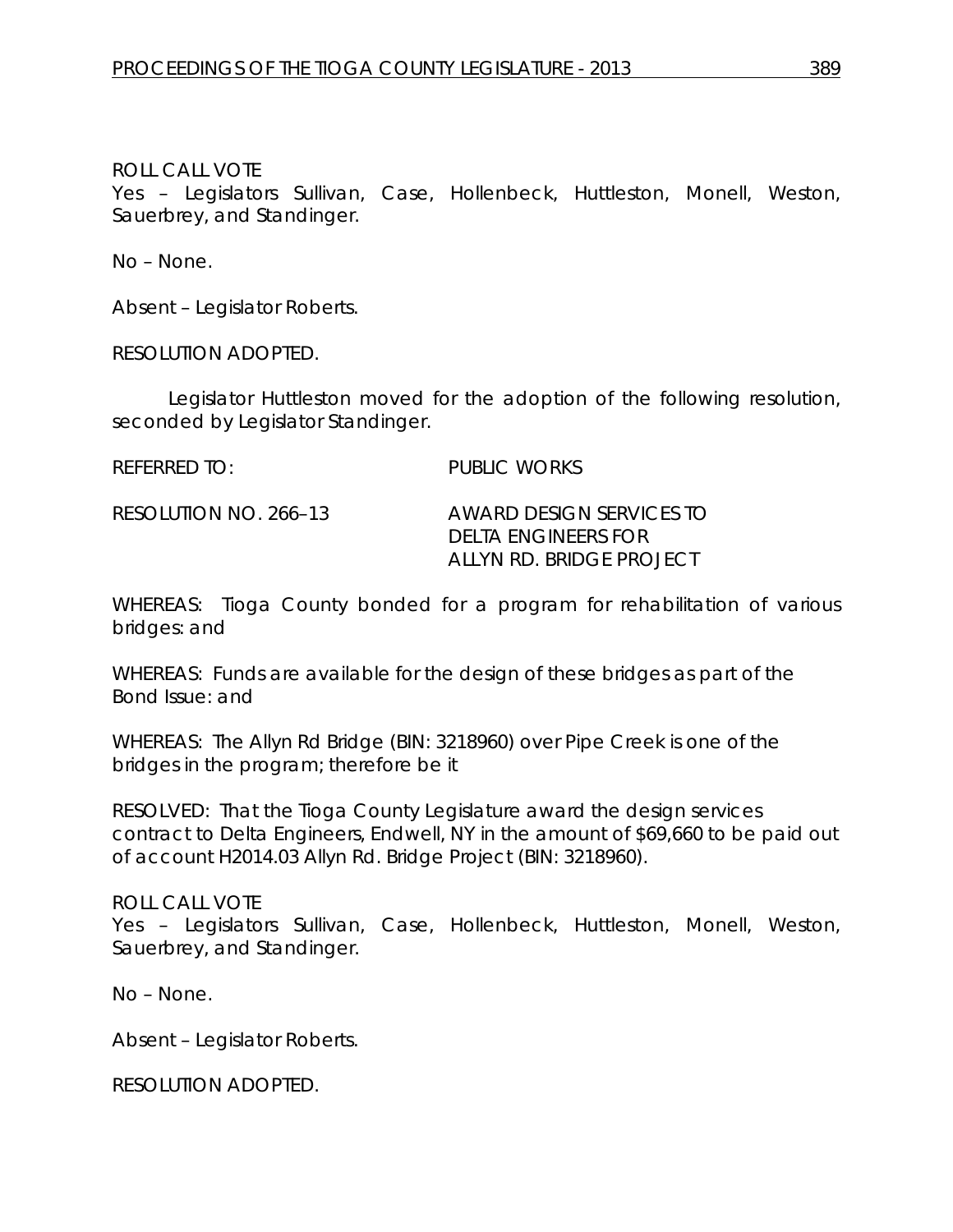Legislator Huttleston moved for the adoption of the following resolution, seconded by Legislator Standinger.

| <b>REFERRED TO:</b> | <b>PUBLIC WORKS</b> |
|---------------------|---------------------|
|                     |                     |

| RESOLUTION NO. 267–13 | AWARD DESIGN SERVICES TO  |
|-----------------------|---------------------------|
|                       | C & S ENGINEERS FOR       |
|                       | PENN. AVE. BRIDGE PROJECT |

WHEREAS: Tioga County bonded for a program for rehabilitation of various bridges; and

WHEREAS: Funds are available for the design of these bridges as part of the Bond Issue; and

WHEREAS: The Penn. Ave. Bridge (BIN: 3335490) over Deerlick Creek is one of the bridges in the program; therefore be it

RESOLVED: That the Tioga County Legislature award the design services contract to C & S Engineers, Syracuse, NY in the amount of \$39,500 to be paid out of account H2014.02 Penn Ave Bridge over Deerlick Creek (BIN: 3335490).

ROLL CALL VOTE

Yes – Legislators Sullivan, Case, Hollenbeck, Huttleston, Monell, Weston, Sauerbrey, and Standinger.

No – None.

Absent – Legislator Roberts.

RESOLUTION ADOPTED.

Legislator Huttleston moved for the adoption of the following resolution, seconded by Legislator Standinger.

REFERRED TO: PUBLIC WORKS

RESOLUTION NO. 268–13 *AWARD HHS GENERATOR DESIGN TO LABELLA ASSOCIATES*

WHEREAS: The existing emergency standby generator at HHS is not sized for the full electrical load at that building: and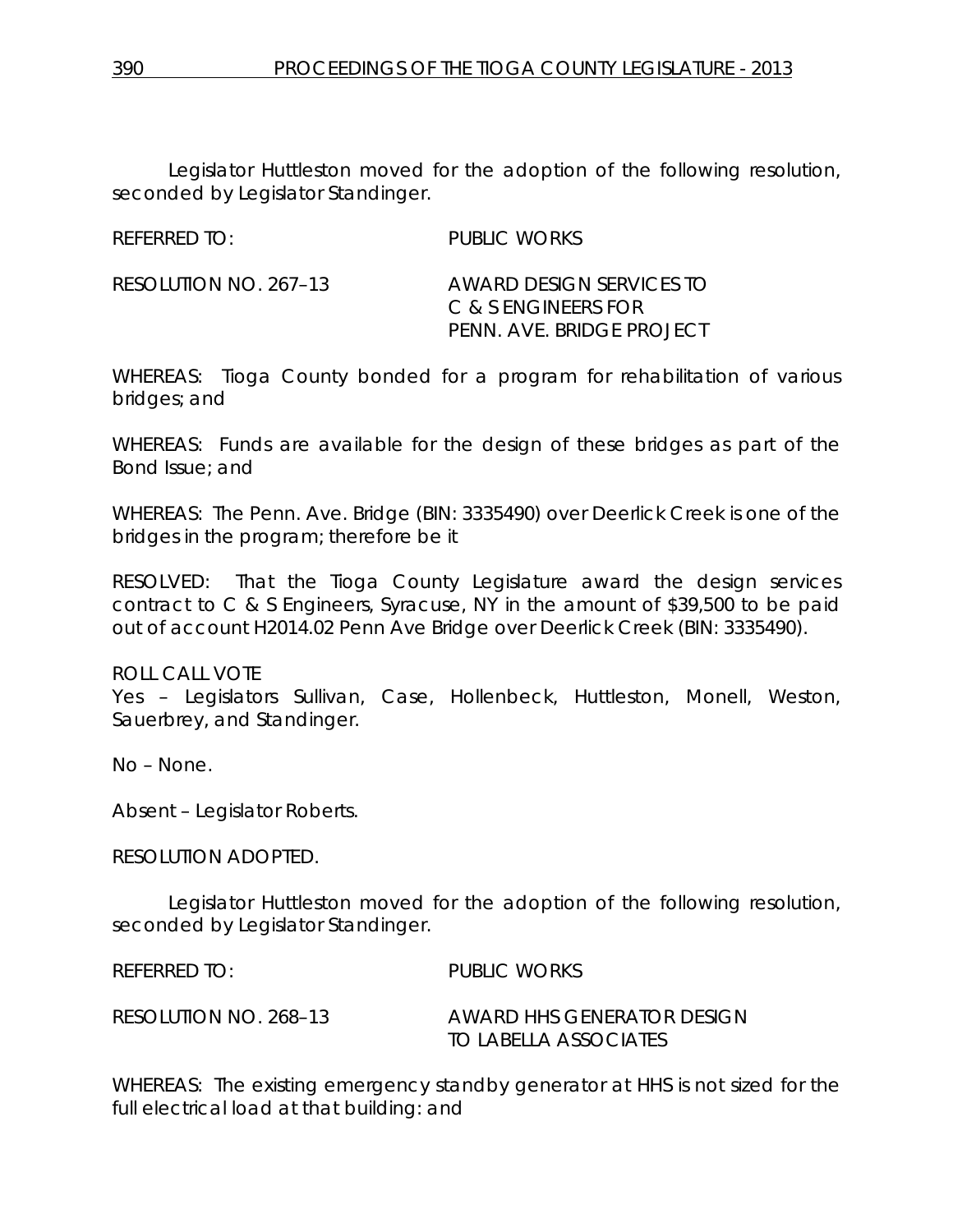WHEREAS: The building has had to be closed because the AC is unusable in the summer power outages: and

WHEREAS: The HHS Building is a critical facility and it is costly to close down: and

WHEREAS: Labella Associates designed the HHS Building; therefore be it

RESOLVED: That the Tioga County Legislature award the design contract to Labella Engineers, Rochester, NY in the amount of \$17,075 for the design of a parallel generator to work in conjunction with the existing generator to handle the entire building's electrical load to be paid out of Buildings Capital Account H1620.20 use code 923.

### ROLL CALL VOTE

Yes – Legislators Sullivan, Case, Hollenbeck, Huttleston, Monell, Weston, Sauerbrey, and Standinger.

No – None.

Absent – Legislator Roberts.

### RESOLUTION ADOPTED.

Legislator Standinger moved for the adoption of the following resolution, seconded by Legislator Monell.

REFERRED TO: ADMINISTRATIVE SERVICES COMMITTEE FINANCE/LEGAL COMMITTEE

RESOLUTION NO. 269-13 *MORTGAGE TAX DISTRIBUTION*

RESOLVED: That the mortgage tax report for the period April 1, 2013 to September 30, 2013 be and it hereby is accepted; further

RESOLVED: That the County Treasurer be authorized and directed to pay to the Supervisors of the several Towns and the Treasurers of the several Villages the amounts apportioned to them as follows: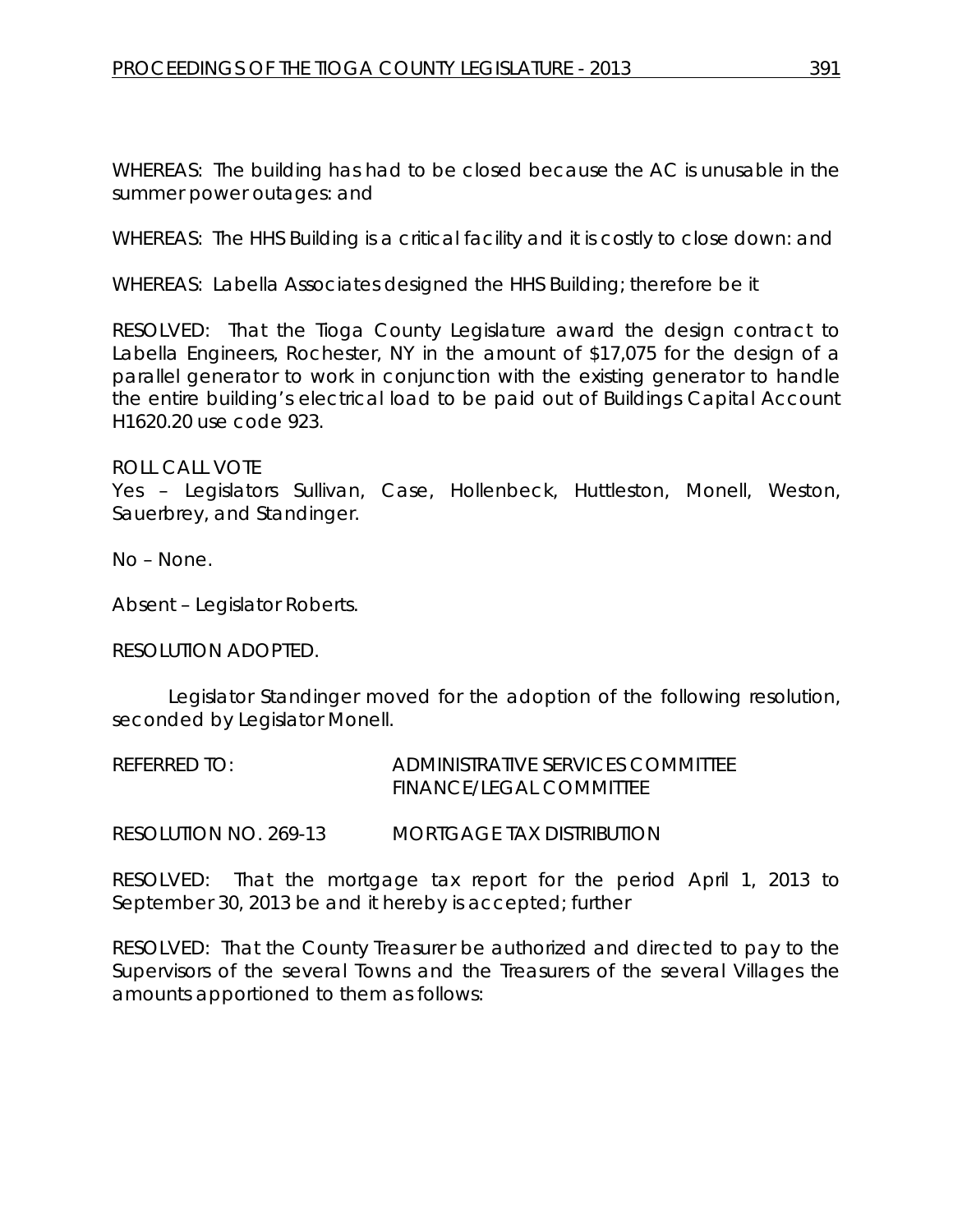| Town of Barton               | 44,894.53<br>\$ |
|------------------------------|-----------------|
| Village of Waverly           | 11,385.50       |
| Town of Berkshire            | 8,627.20        |
| <b>Town of Candor</b>        | 34,331.55       |
| Village of Candor            | 1,582.38        |
| <b>Town of Newark Valley</b> | 13,960.77       |
| Village of Newark Valley     | 1,650.94        |
| <b>Town of Nichols</b>       | 17,410.33       |
| <b>Village of Nichols</b>    | 1,279.10        |
| Town of Owego                | 168,659.94      |
| Village of Owego             | 12,055.79       |
| <b>Town of Richford</b>      | 5,208.76        |
| Town of Spencer              | 14,035.38       |
| Village of Spencer           | 1,692.01        |
| Town of Tioga                | 39,578.10       |
|                              | \$376,352.28    |

Yes – Legislators Sullivan, Case, Hollenbeck, Huttleston, Monell, Weston, Sauerbrey, and Standinger.

No – None.

Absent – Legislator Roberts.

RESOLUTION ADOPTED.

Legislator Huttleston moved for the adoption of the following resolution, seconded by Legislator Case.

| REFERRED TO:          | <b>HEALTH &amp; HUMAN SERVICES COMMITTEE</b>                                                                                                                                                                                                                                                  |
|-----------------------|-----------------------------------------------------------------------------------------------------------------------------------------------------------------------------------------------------------------------------------------------------------------------------------------------|
| RESOLUTION NO. 270-13 | URGE NYS TO RESTORE HISTORIC 50/50<br>STATE/LOCAL COST SHARING FOR MANDATED<br>SAFETY NET PROGRAM OR PROVIDE MORE<br>PROGRAM CONTROL TO LOCAL SOCIAL<br>SERVICES DISTRICTS COMMENSURATE WITH<br>COUNTIES' INCREASED FISCAL RESPONSIBILITY FOR<br>THE PROGRAM<br>DEPARTMENT OF SOCIAL SERVICES |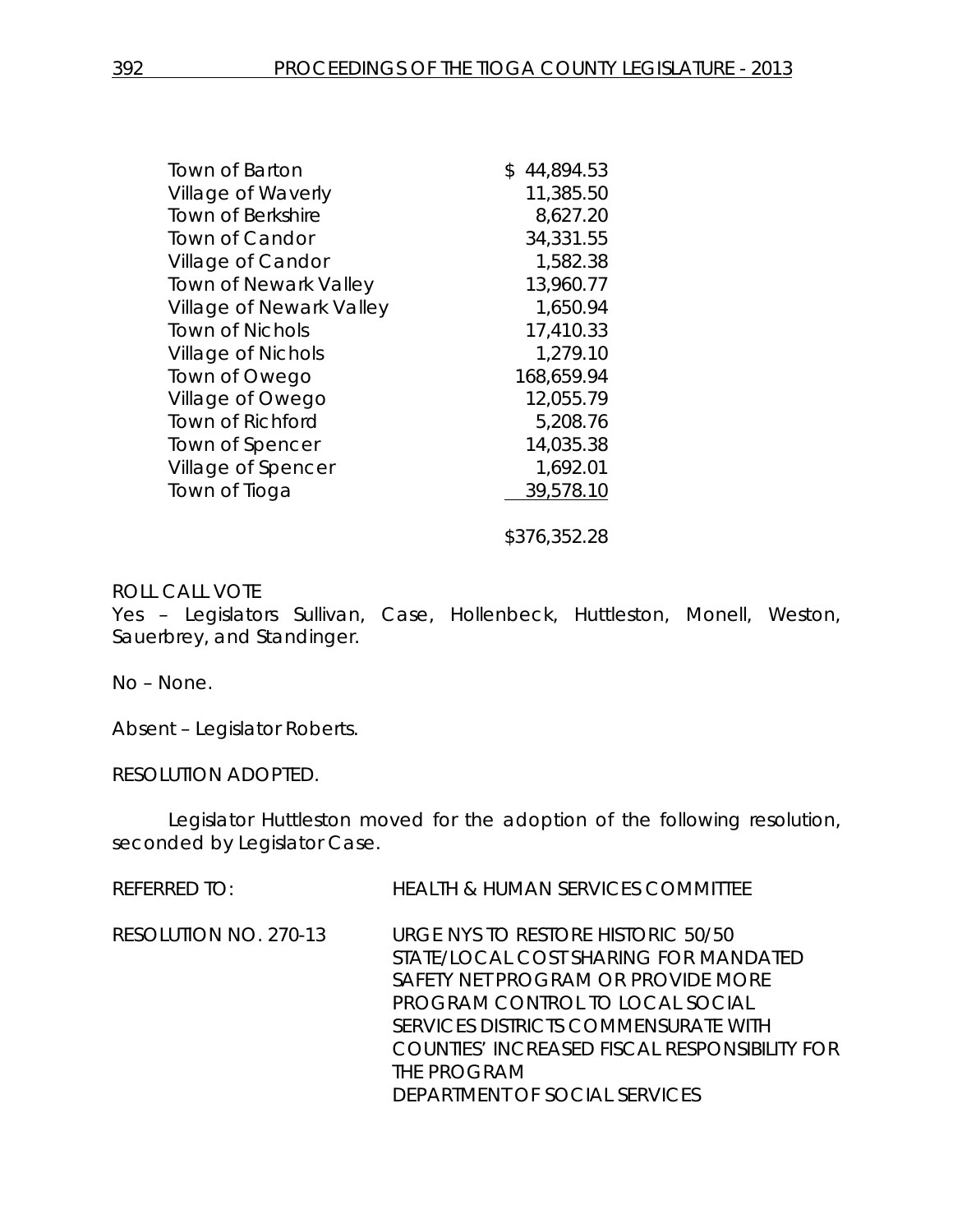WHEREAS: The 2011-2012 final State Budget dramatically lowered the State's fiscal responsibility in the Safety Net program by shifting the cost to 71 percent county/29 percent State, severing the historic 50 percent State/50 percent county partnership; and

WHEREAS: The State Division of the Budget and Legislature stated that this funding shift, in conjunction with fully federalizing New York' TANF (Family Assistance) costs, would generate up to \$50 million annually in net cost reductions for counties and New York City; and

WHEREAS: Actual spending through the end of calendar year 2012 indicates that these aggregate savings have not materialized for counties and New York City; and

WHEREAS: With the recent economic downturn and slow recovery, Safety Net Assistance enrollment has increased across the State in record numbers, which will shift even more costs from the State Budget to local taxpayers to support this state-mandated program; and

WHEREAS: Counties' initial concerns regarding the state funding shift in Safety Net that it would leave counties paying a larger share of a much faster-growing public assistance program are being verified in the most recent caseload data, with Safety Net caseload growing at an average annual rate of nearly 4.5 percent the last five years compared to the TANF caseload that is virtually unchanged from where it was in 2008; and

WHEREAS: The steady pullback in state funding support for a variety of human services programs, including child welfare, adoption subsidies, food stamp administration, Family Assistance, Safety Net, Child Support Enforcement, juvenile justice and programs designed to help recently released state incarcerated offenders return to the community creates an environment in which the State is directly moving away from its constitutional requirement to care for the needy, forcing this state constitutional responsibility on county government and local property taxpayers; now therefore be it

RESOLVED: That the Tioga County Legislature calls on the State to restore the historic 50/50 State/County cost sharing, or grant greater decision making authority and administrative flexibility over program management to ensure even more costs are not shifted to local tax payers in support of this state mandated program; and be it further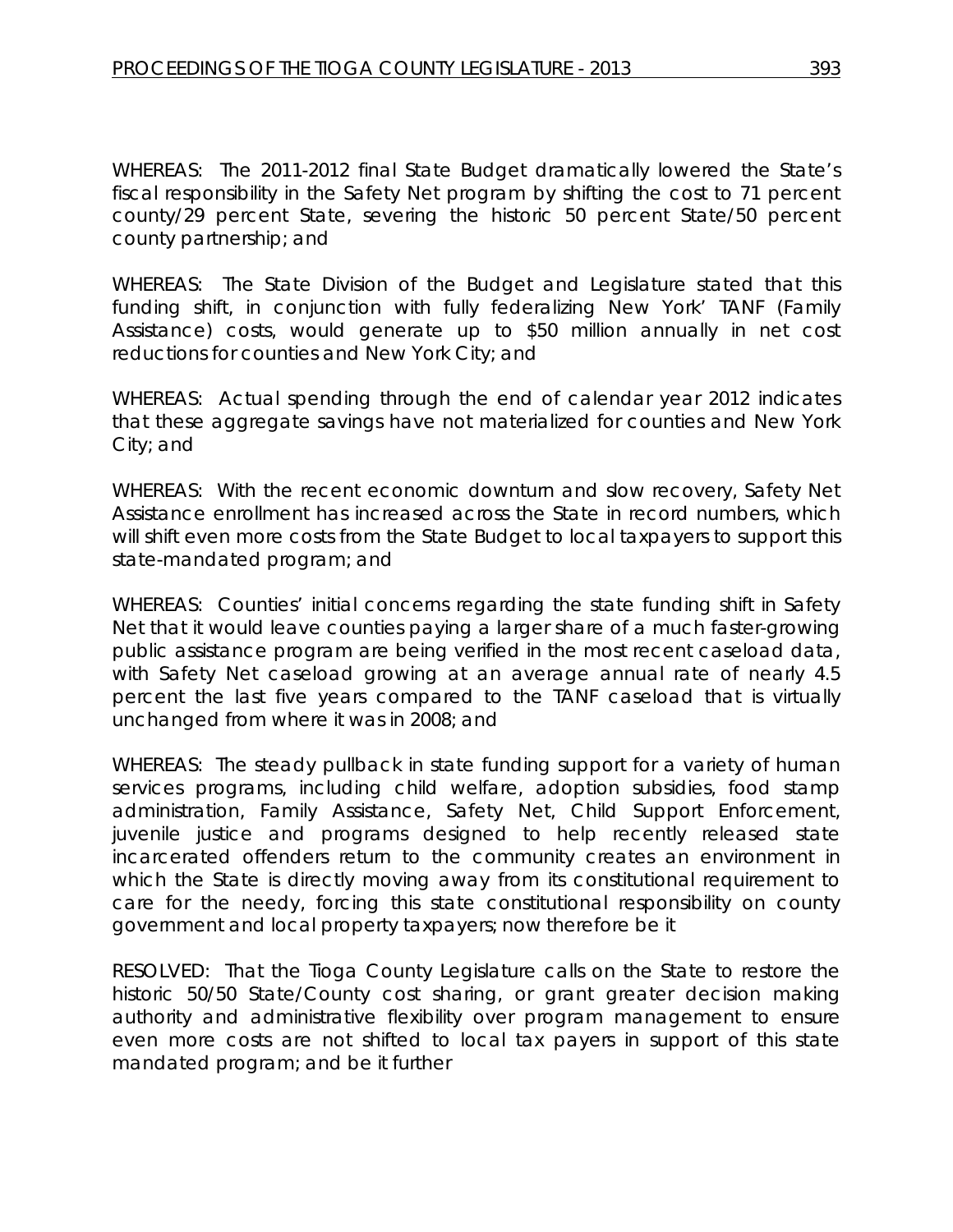RESOLVED: That the State of New York should prioritize the modernization of the Welfare Management System (WMS) to promote efficiencies in the administration of the Supplemental Nutrition Assistance, Safety Net and Family Assistance Programs; and be it further

RESOLVED: That the State of New York must take on a greater fiscal and programmatic responsibility in ensuring incarcerated offenders returning to the community are provided appropriate assistance including housing, work supports and training, health care, counseling, substance abuse and other critical care services to prevent recidivism and reduce the impact on local social service district fiscal and staff capacity, which is already strained due to increased caseloads and years of reduced state financial support; and be it further

RESOLVED: That copies of this resolution be sent to the other counties of New York State encouraging them to enact similar resolutions; and be it further

RESOLVED: That certified copies of this resolution be sent to Governor Andrew M. Cuomo, Senator Thomas W. Libous, Assemblywoman Donna Lupardo, Assemblyman Christopher Friend, New York State Department of Health Commissioner Nirav R. Shah, New York State Comptroller Thomas DiNapoli, Office of Children and Family Services Commissioner Gladys Carrion, Esq., and the New York State Association of Counties.

ROLL CALL VOTE

Yes – Legislators Sullivan, Case, Hollenbeck, Huttleston, Monell, Weston, Sauerbrey, and Standinger.

No – None.

Absent – Legislator Roberts.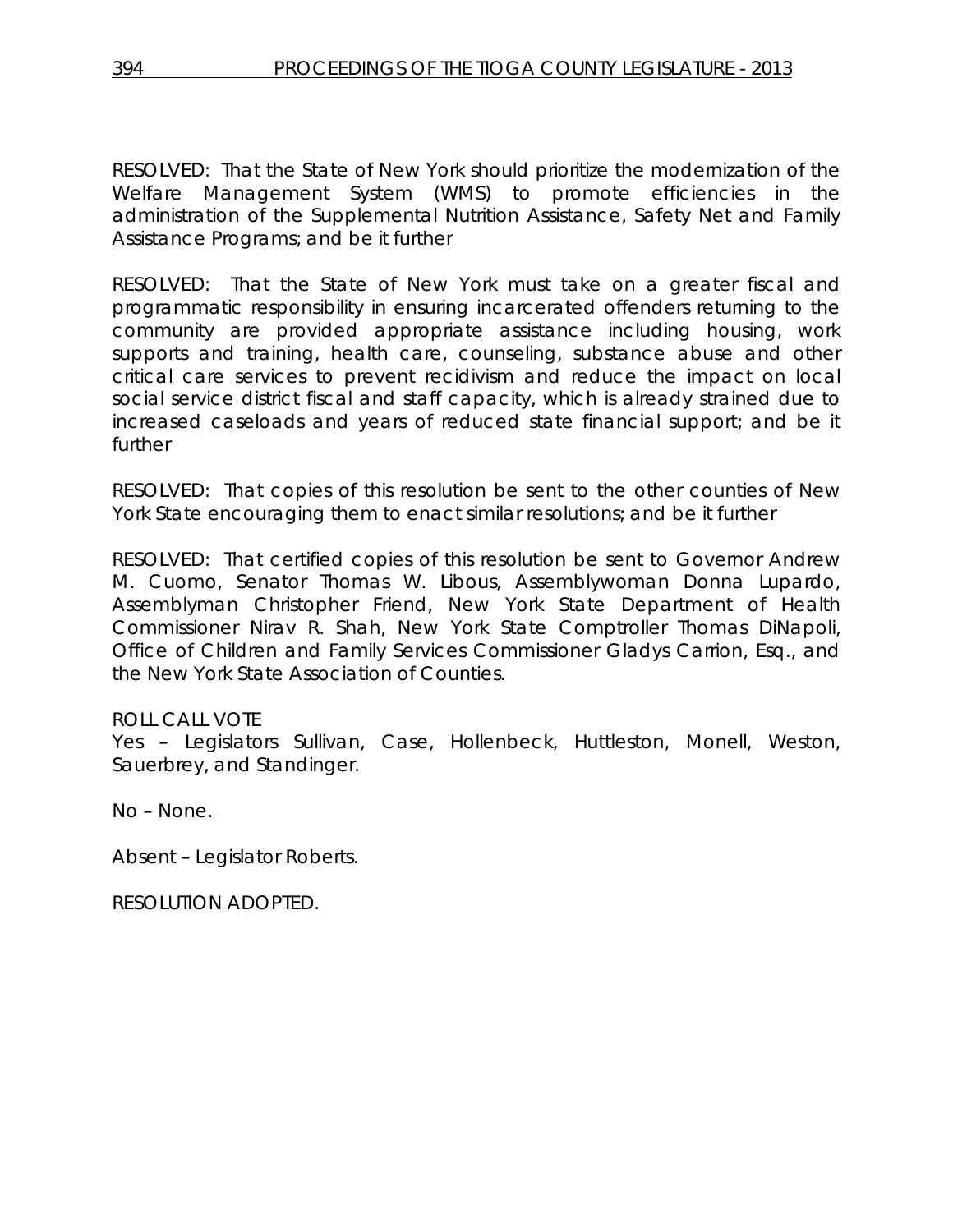Legislator Sauerbrey moved for the adoption of the following resolution, seconded by Legislator Standinger.

REFERRED TO: PUBLIC SAFETY COMMITTEE

RESOLUTION NO. 271-13 *RESOLUTION CALLING ON THE GOVERNOR AND STATE LEGISLATURE TO CONTINUE TO PARTNER WITH COUNTIES TO SUCCESSFULLY REFORM JUVENILE JUSTICE PROGRAMS*

WHEREAS: The State of New York and counties have made important progress in addressing the needs of juvenile delinquents placed into the care and custody of New York State; and

WHEREAS: New York State and New York City continue to reform the juvenile justice system through the implementation of the Close to Home Initiative; and

WHEREAS: New York State has developed pilot sites for addressing the treatment of youth in our juvenile justice system, maintaining a commitment to raising the age of criminal responsibility from 16 to 18 years of age; and

WHEREAS: New York State in an effort to reduce their own costs and risk, has capped funding streams for non-secure and secure detention costs, shifting risk, cost and responsibility to county taxpayers; and

WHEREAS: New York State has continued to struggle with maintaining rate setting in a timely manner, placing counties at risk of significant retroactive financial liabilities by not publishing rates in a timely manner; and

WHEREAS: Counties across the state serve as the front door and often first contact with New York's juvenile justice system through local probation departments, which continue to face limitations, reductions and elimination in resources brought on by years of cost shifts from the State to counties; now therefore be it

RESOLVED: That the Tioga County Legislature calls on the Governor and State Legislature to continue to work with counties in addressing juvenile justice reform in a way that avoids shifting costs and risk, while adding responsibility, to county taxpayers; and be it further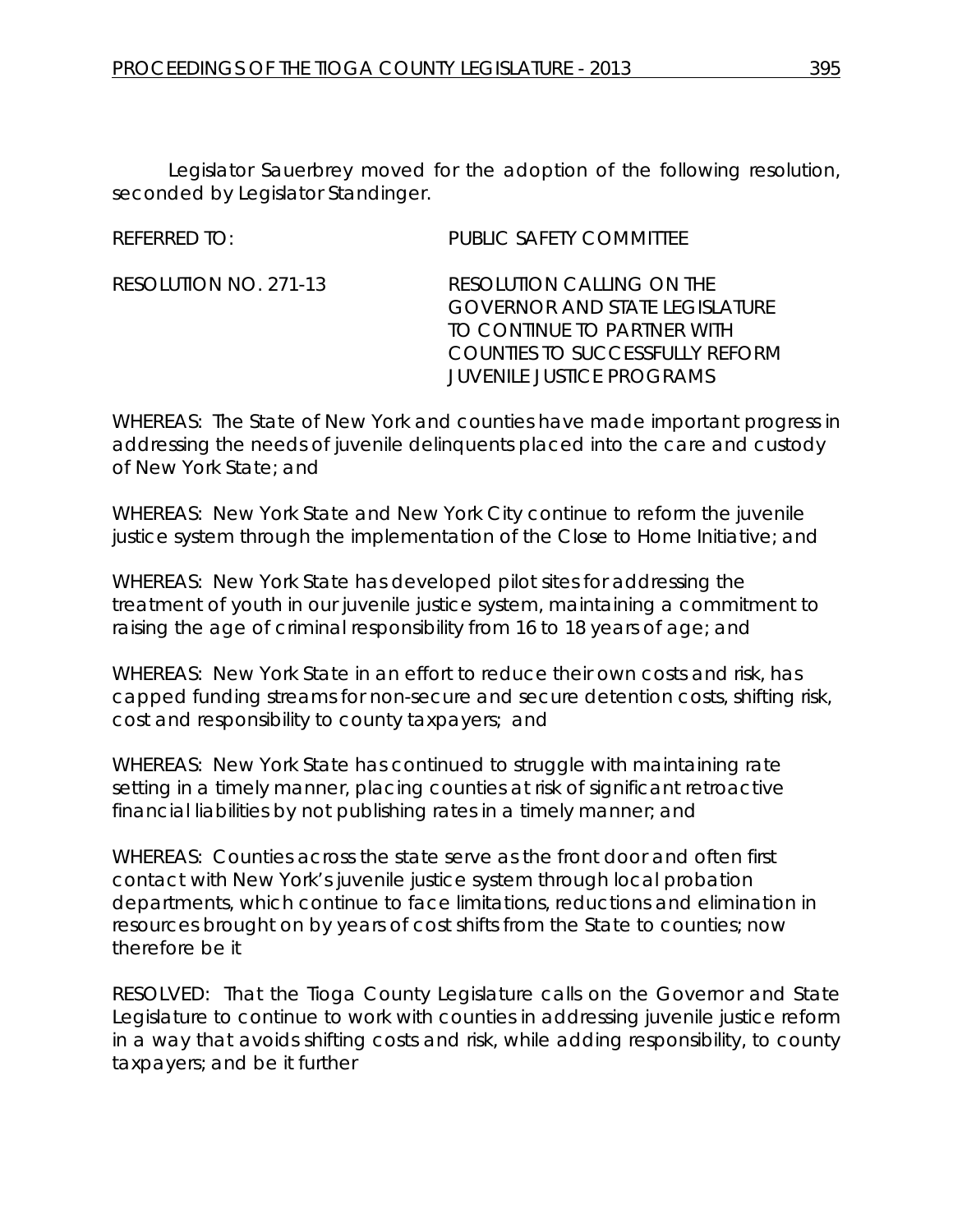RESOLVED: That the Tioga County Legislature call on the Governor and State Legislature to support reform of the system, in consultation with counties, for youth at risk of entering the juvenile justice system that achieves services provided as close to home as possible, that include innovative and effective practices, and emphasizes prevention through flexible funding; and be it further

RESOLVED: That the Tioga County Legislature calls on the Governor and State Legislature to engage counties while considering proposals to change the age of criminal responsibility including the need to align and provide sufficient state funding under the proposal to support needed services for 16- and 17- year olds at risk, while not shifting new costs to county tax payers; and be it further

RESOLVED: That the Tioga County Legislature calls on the Governor and State Legislature to provide sufficient funding and resources to support the Close to Home initiative, comprehensive after care and regional planning/advisory groups that promote coordination without a duplication of efforts; and be it further

RESOLVED: That the Tioga County Legislature calls on the Governor and State Legislature to hold counties outside New York City harmless for increased costs as it proceeds through the Close to Home Initiative, as a reduction in the number of youth in New York State Office for Children and Family Services placements will significantly increase the per diem cost to Upstate counties, as the State moves quickly to eliminate the excess capacity and commensurate per diem rate increase; and be it further

RESOLVED: That the Tioga County Legislature calls on the Governor and State Legislature to prioritize rate setting for State Training Schools, removing the potential financial liability of retroactive rate adjustments, which place significant strain on local budgets and accounting procedures; and be it further

RESOLVED: That the Tioga County Legislature calls on the Governor and State Legislature to reconsider the detention block grant and Supervision and Treatment Services for Juveniles Program funding caps with required matching funds, which hinder juvenile justice reform and place financial limitations and restrictions on counties in their efforts to address the needs of juvenile delinquents and Person In Need of Supervision (PINS); and be it further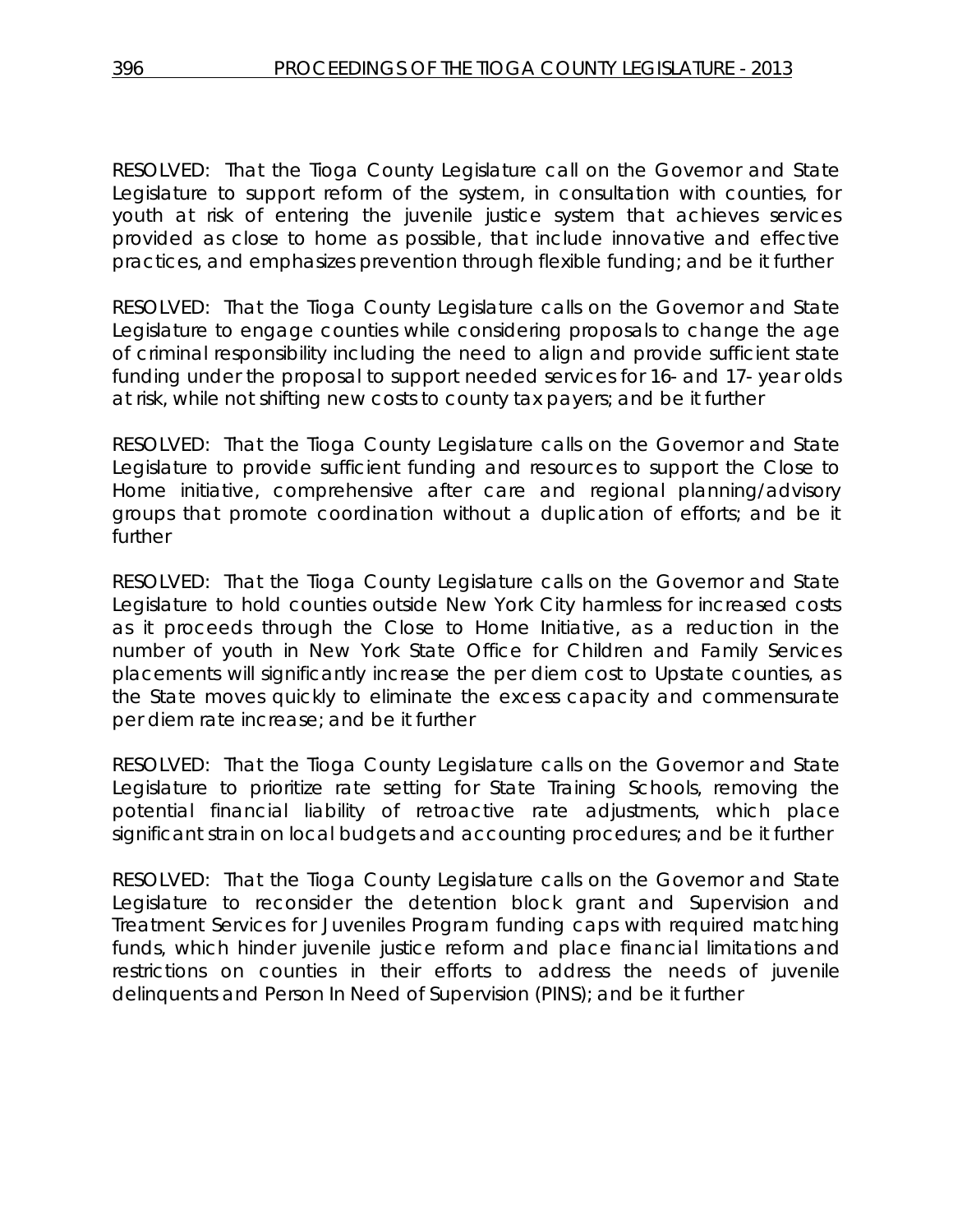RESOLVED: That the Tioga County Legislature calls on the Governor and State Legislature to strengthen diversion and adjustment services across the State by developing a new dedicated funding system with enhanced state funding direct to Probation Departments for juvenile services that honors the importance of their role in meeting the needs of at-risk youth in safe, effective manner without diverting funding from other sources; and be it further

RESOLVED: That copies of this resolution be sent to the other counties of New York State encouraging them to enact similar resolutions; and be it further

RESOLVED: That certified copies of this resolution be sent to Governor Andrew M. Cuomo, Senator Thomas W. Libous, Assemblyman Christopher S. Friend, New York State Comptroller Thomas DiNapoli and the New York State Association of Counties (NYSAC).

ROLL CALL VOTE Yes – Legislators Sullivan, Case, Hollenbeck, Huttleston, Monell, Weston, Sauerbrey, and Standinger.

No – None.

Absent – Legislator Roberts.

RESOLUTION ADOPTED.

Legislator Huttleston moved for the adoption of the following resolution, seconded by Legislator Hollenbeck.

| $R$ FFFRRFD TO:       | <b>HEALTH &amp; HUMAN SERVICES COMMITTEE</b>                                     |
|-----------------------|----------------------------------------------------------------------------------|
| RESOLUTION NO. 272-13 | RE-APPOINT MEMBER TO THE TIOGA COUNTY<br><b>BOARD OF HEALTH</b><br>PUBLIC HEALTH |

WHEREAS: Section 344 of the Public Health Law requires that members of the Board of Health shall serve six (6) year staggered terms; and

WHEREAS: The appointed term for Terry Hills, DVM, on the Board of Health expires 12/31/13; and

WHEREAS: Terry Hills, DVM, has agreed to serve for another term; therefore be it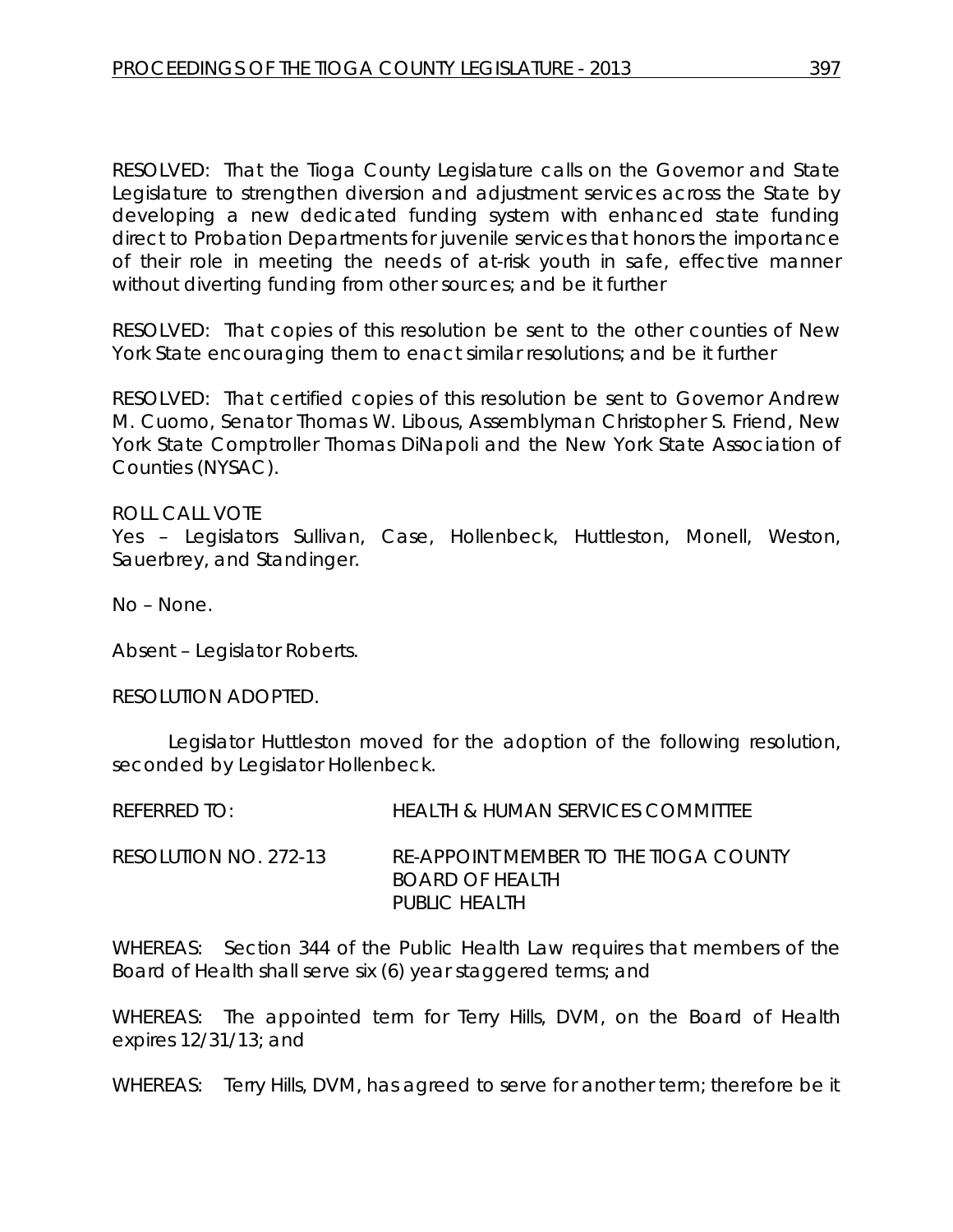RESOLVED: That Terry Hills, DVM be re-appointed to the Tioga County Board of Health for a term of 1/1/2014 – 12/31/2019.

ROLL CALL VOTE Yes – Legislators Sullivan, Case, Hollenbeck, Huttleston, Monell, Weston, Sauerbrey, and Standinger.

No – None.

Absent – Legislator Roberts.

RESOLUTION ADOPTED.

Legislator Huttleston moved for the adoption of the following resolution, seconded by Legislator Case.

REFERRED TO: HEALTH & HUMAN SERVICES COMMITTEE

RESOLUTION NO. 273-13 *APPOINT MEMBERS TO COMMITTEE ON PRESCHOOL SPECIAL EDUCATION (CPSE) PUBLIC HEALTH*

WHEREAS: Members of the CPSE Committee have resigned and the Health Director has elected to appoint members to fill two of the vacant positions; and

WHEREAS: These appointments are made via Resolution; therefore be it

RESOLVED: That appointments be as follows for the terms as stated below:

| <b>Early Intervention Service Coordinator</b> | 11/12/2013 Term Office |
|-----------------------------------------------|------------------------|
| Early Intervention Service Coordinator        | 11/12/2013 Term Office |

### ROLL CALL VOTE

Yes – Legislators Sullivan, Case, Hollenbeck, Huttleston, Monell, Weston, Sauerbrey, and Standinger.

No – None.

Absent – Legislator Roberts.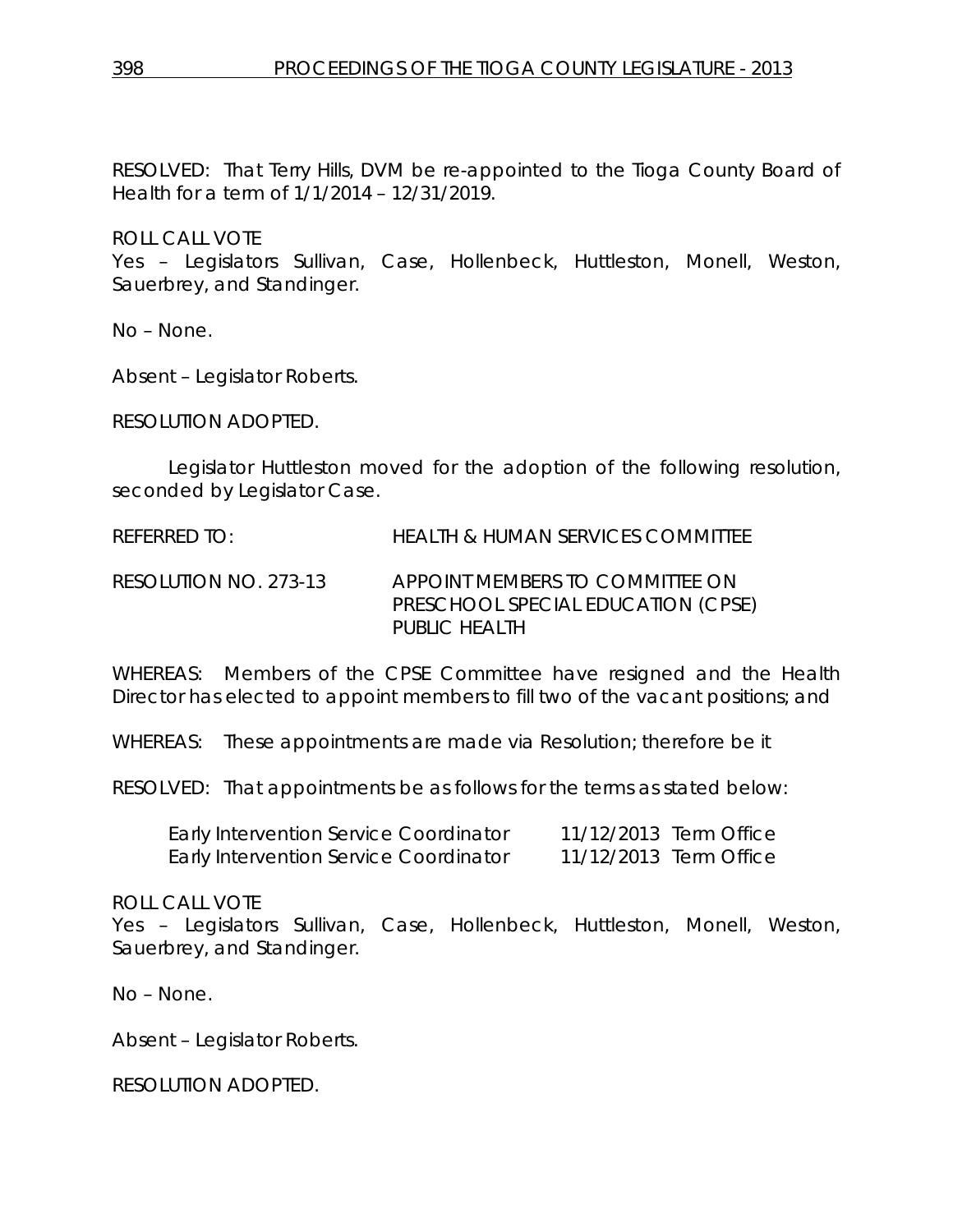Legislator Case moved for the adoption of the following resolution, seconded by Legislator Sauerbrey.

# REFERRED TO: ED&P COMMITTEE

# RESOLUTION NO. 274-13 *RESOLUTION TO AUTHORIZE CONSULTANT HIRE AND CONTRACT FOR DEVELOPING A NEW LOGO AND ASSOCIATED TAG LINE FOR THE ECONOMIC DEVELOPMENT AND PLANNING DEPARTMENT*

WHEREAS: The Economic Development and Planning Department is striving to increase advertising and marketing efforts in order to raise awareness of Tioga County as a premier development location; and

WHEREAS: The Economic Development and Planning Department is desirous of developing a creative graphic design for a new logo and tag line to assist in these advertising and marketing efforts; and

WHEREAS: The Economic Development and Planning Department has conducted a thorough search by issuing an RFP and has reviewed the responses to the proposals submitted; and

WHEREAS: The Economic Development and Planning Department selected Hue Marketing to perform said services; therefore be it

RESOLVED: That the Economic Development and Planning Director is hereby authorized to contract with Hue Marketing, to perform said services in the amount of \$1,200 to be paid from the Economic Development and Planning Account A6422.40-10; and be it further

RESOLVED: That the Tioga County Legislature authorize the Chair of the Legislature to sign all associated contract paperwork, contingent upon review and approval of the County Attorney.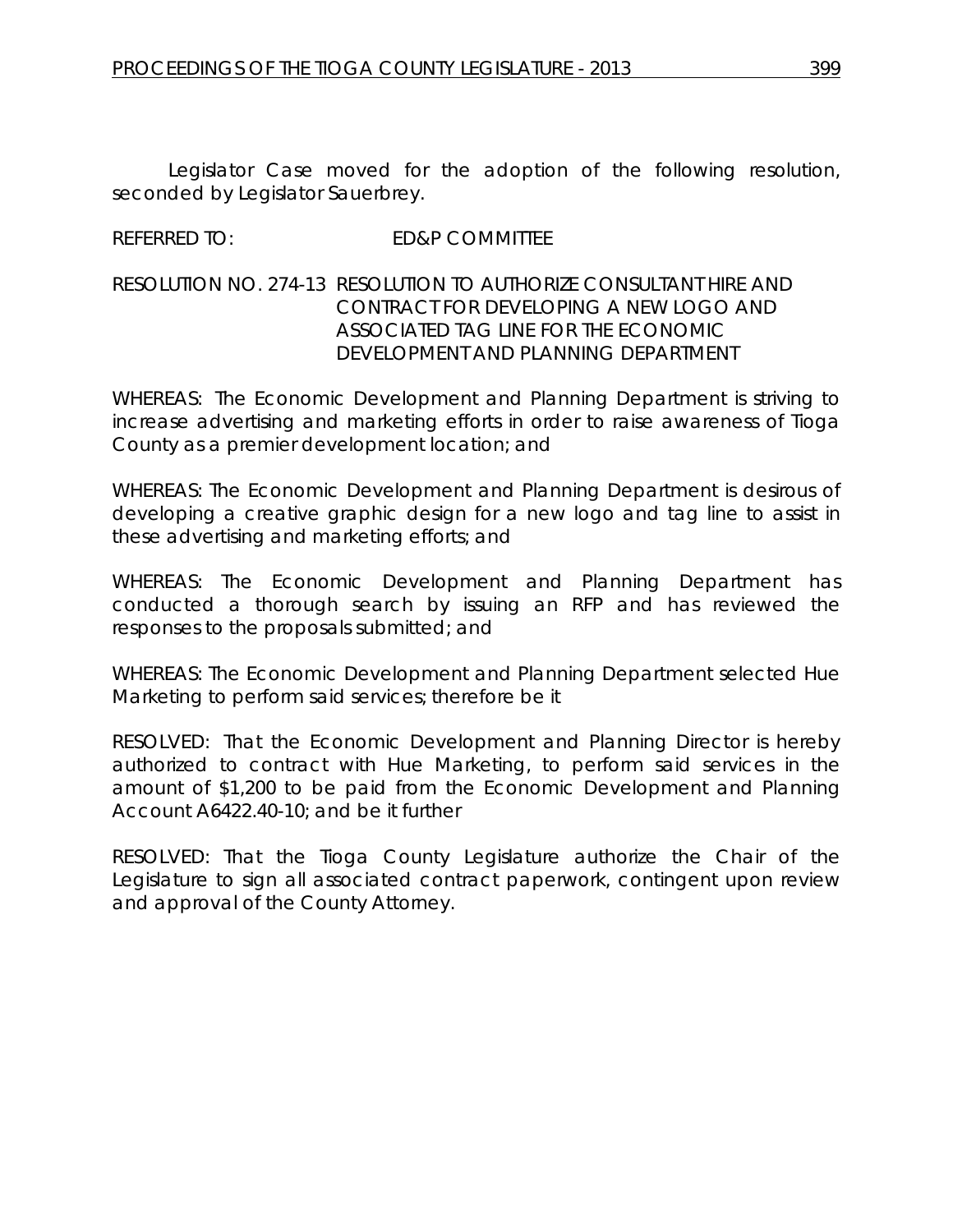Yes – Legislators Sullivan, Case, Hollenbeck, Huttleston, Monell, Weston, Sauerbrey, and Standinger.

No – None.

Absent – Legislator Roberts.

RESOLUTION ADOPTED.

Legislator Monell moved for the adoption of the following resolution, seconded by Legislator Hollenbeck.

# RESOLUTION NO. 275-13 *CONTRACT WITH EMPATHIA, INC. FOR EMPLOYEE ASSISTANCE PROGRAM*

WHEREAS: Current participants in the Tioga County Consolidated Municipal Health Insurance Program (TCCMHIP) want to continue to provide an Employee Assistance Program (EAP) to covered employees for 2014 to allow them time to explore other options for the future; and

WHEREAS: TCCMHIP has been using the services of Empathia, Inc. as an EAP provider since January 1, 2005; and

WHEREAS: Empathia a national and global provider of EAP, work/life services, and training and management consultation has submitted a proposal to continue providing unlimited 24/7 telephonic assessment, up to 8 in-person counseling sessions for eligible employees and members of their household, and access to substance abuse professionals; and

WHEREAS: Empathia will provide these services for the 2014 calendar year for the current fee of \$2.03 per covered employee per month; therefore be it

RESOLVED: That the Tioga County Legislature authorizes the Chair of the Legislature to enter into a contract with Empathia, Inc., subject to review by the County Attorney, to administer our Employee Assistance Program effective January 1, 2014 through December 31, 2014 to be paid for out of the Tioga County Consolidated Health budget account CH 1710.40 (140).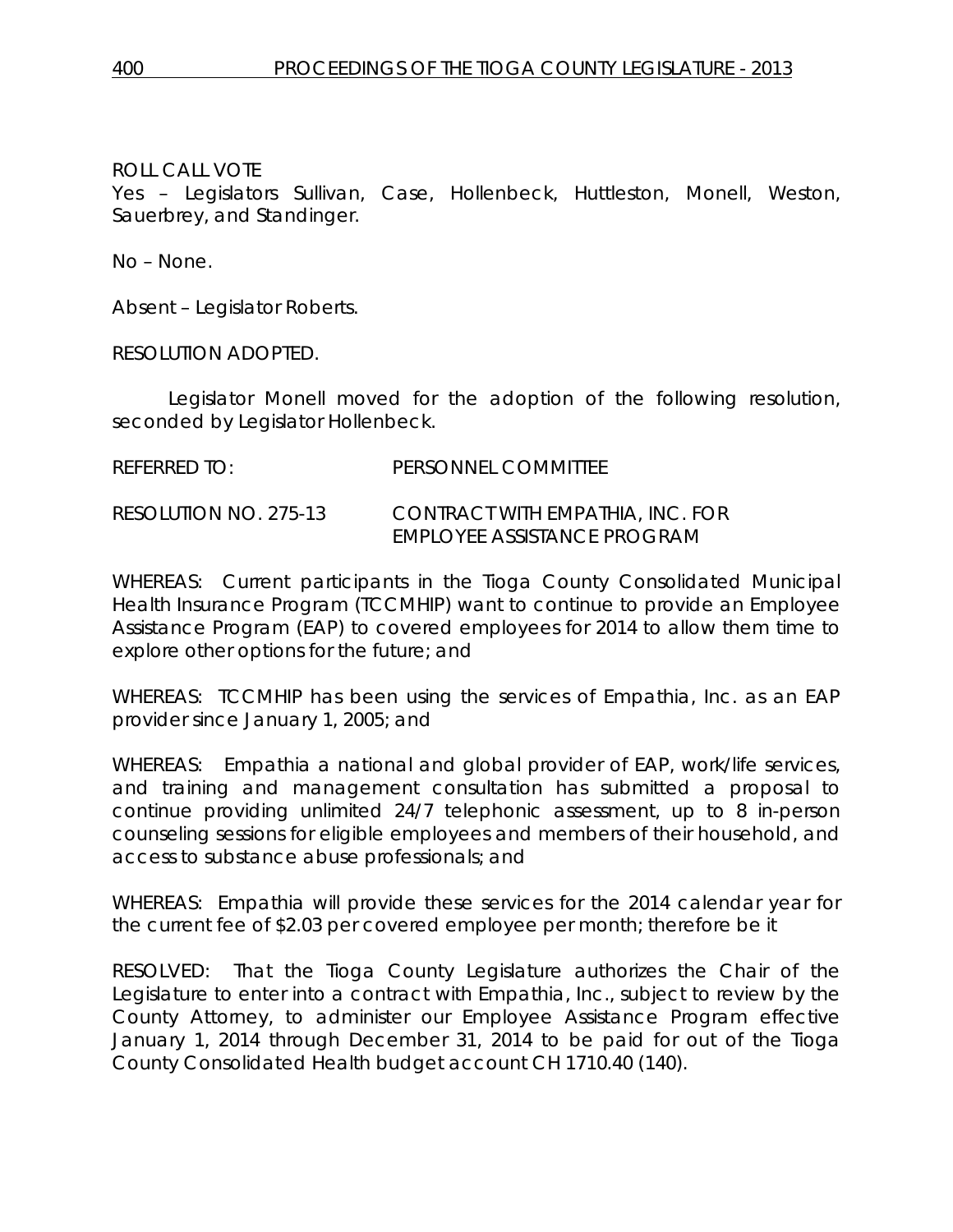Yes – Legislators Sullivan, Case, Hollenbeck, Huttleston, Monell, Weston, Sauerbrey, and Standinger.

No – None.

Absent – Legislator Roberts.

RESOLUTION ADOPTED.

Legislator Monell moved for the adoption of the following resolution, seconded by Legislator Hollenbeck.

REFERRED TO: PERSONNEL COMMITTEE

RESOLUTION NO. 276-13 *AUTHORIZE PURCHASE OF SPECIFIC EXCESS AND EMPLOYERS' LIABILITY INSURANCE FOR WORKERS' COMPENSATION PROGRAM*

WHEREAS: The Tioga County Self-Insurance Plan's excess insurance policy through Safety National Casualty Corp expires December 31, 2013; and

WHEREAS: The Tioga County Self-Insurance Plan's employers' liability insurance policy through Capital Indemnity Corp expires December 31, 2013; and

WHEREAS: The Tioga County Self-Insurance Plan by-laws allow the committee to purchase excess or catastrophic insurance; and

WHEREAS: The continuance of both excess and employers' liability insurance policies help to limit exposure to the Tioga County Self-Insurance Plan; and

WHEREAS: Safety National Casualty Corp. and Capital Indemnity Corp are both A rated insurance companies and both are licensed in New York State; therefore be it

RESOLVED: That the Tioga County Legislature authorizes the Chair of the Legislature to purchase specific excess insurance, subject to review by the County Attorney, from Safety National for the period of January 1, 2014 through December 31, 2014 to be paid for out of the 2014 Tioga County Self-Insurance budget account S1722.40; and be it further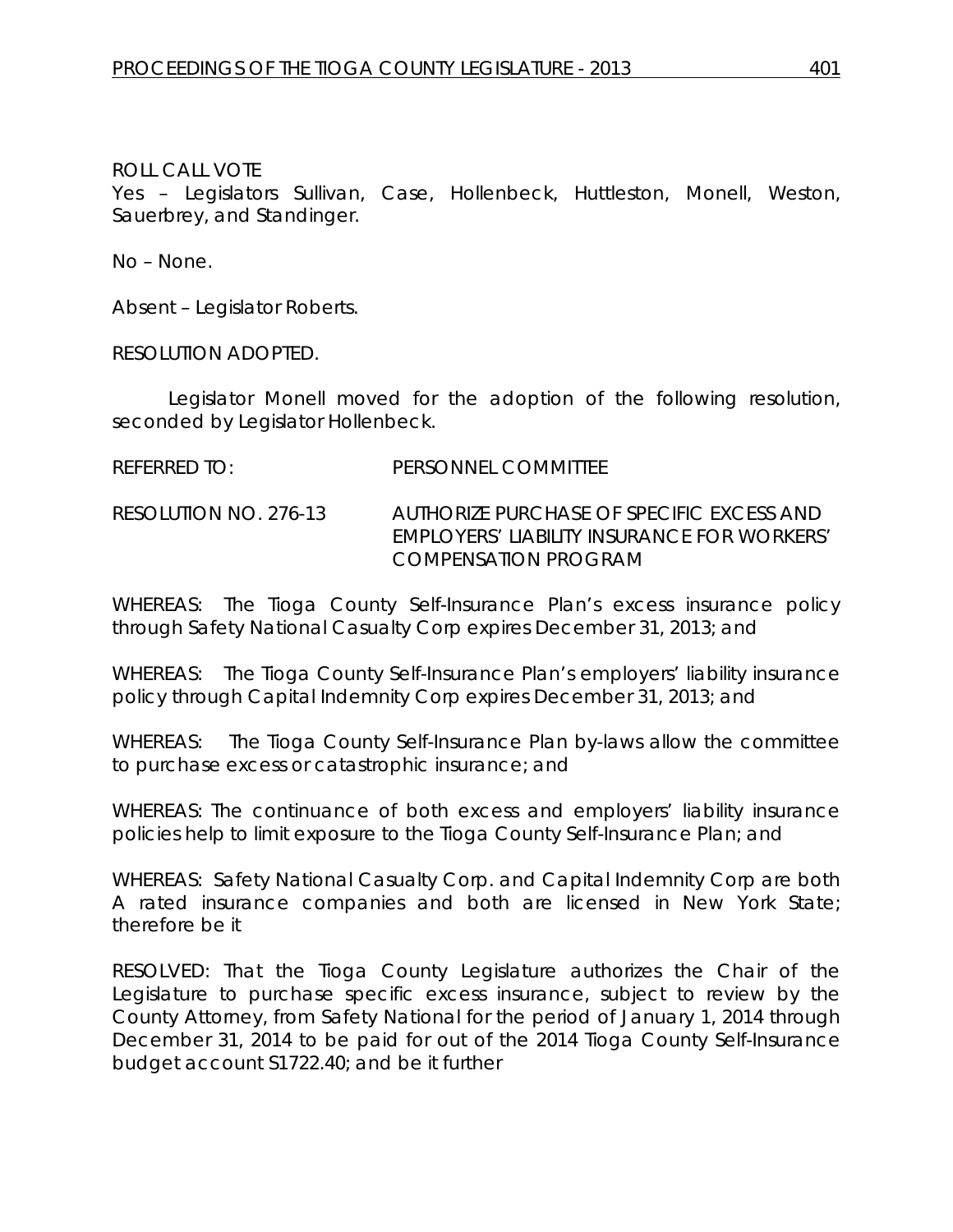RESOLVED: That the Tioga County Legislature authorizes the Chair of the Legislature to purchase employers' liability insurance, subject to review by the County Attorney, from Capital Indemnity Corp for the period of January 1, 2014 through December 31, 2014 to be paid for out of the 2014 Tioga County Self-Insurance budget account S1710.40-270

ROLL CALL VOTE Yes – Legislators Sullivan, Case, Hollenbeck, Huttleston, Monell, Weston, Sauerbrey, and Standinger.

No – None.

Absent – Legislator Roberts.

RESOLUTION ADOPTED.

Legislator Monell moved for the adoption of the following resolution, seconded by Legislator Hollenbeck.

REFERRED TO: PERSONNEL COMMITTEE

RESOLUTION NO. 277-13 *AMEND RESOLUTION 304-12, WHICH AMENDED RESOLUTION 90-12; RETIREE CONTRIBUTIONS FOR HIGH DEDUCTIBLE HEALTH PLAN*

WHEREAS: The High Deductible Health Plan (HDHP) was implemented in 2012 for active CSEA and Non-Union employees; and

WHEREAS: CSEA and Non-Union employees who retired since the implementation of the HDHP were allowed to carry the HDHP and Health Reimbursement Account (HRA) into retirement; and

WHEREAS: The County prefers at this time to streamline the coverage available to retirees by discontinuing the HDHP and HRA option as of January 2014; therefore be it

RESOLVED: That Resolutions 304-12 and 90-12 are hereby amended to indicate that effective January 1, 2014 non-Medicare eligible retirees shall only have the choice of Classic Blue Indemnity, only if they were eligible for this plan as an active employee, or PPO H-Split coverage; and be it further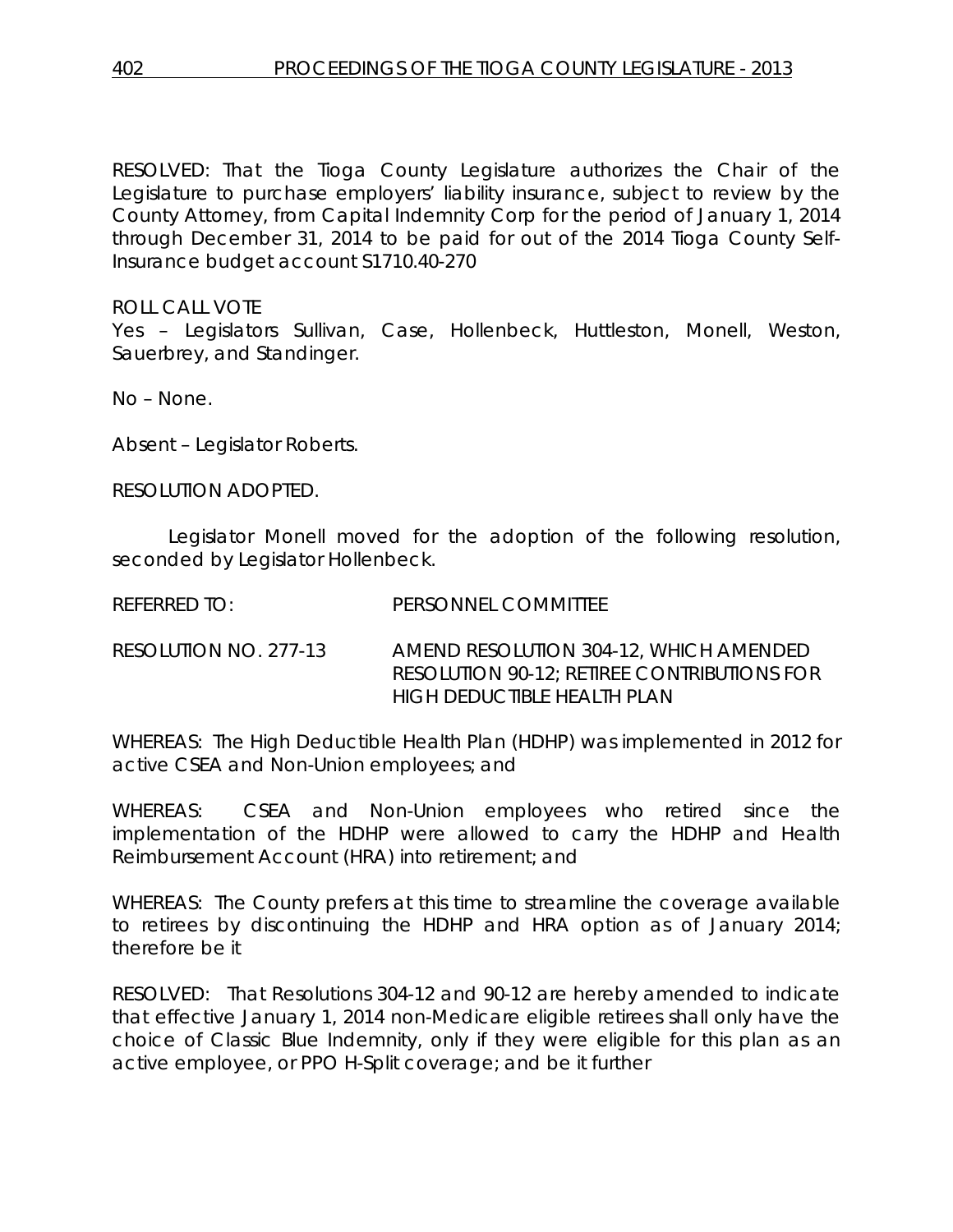RESOLVED: That the retiree's contribution toward the selected coverage shall be in accordance with County Policy 3 and/or Resolution 223-13.

ROLL CALL VOTE

Yes – Legislators Sullivan, Case, Hollenbeck, Huttleston, Monell, Weston, Sauerbrey, and Standinger.

No – None.

Absent – Legislator Roberts.

RESOLUTION ADOPTED.

Legislator Monell moved for the adoption of the following resolution, seconded by Legislator Hollenbeck.

REFERRED TO: PERSONNEL COMMITTEE

RESOLUTION NO. 278-13 *AMEND RESOLUTION #275-12 EXTEND HIRING DELAY THROUGH 2014*

WHEREAS: Resolution #275-12 amended Resolution #277-11, which amended Resolution 269-10, which amended Resolution #224-10, thereby establishing a 90-day delay in backfilling vacancies; and

WHEREAS: Tioga County has saved significant money by prohibiting vacancies from being filled immediately; and

WHEREAS: The County Legislature would like to continue this practice through 2014 as one step toward controlling the 2014 County Budget; therefore be it

RESOLVED: That Resolution 275-12 is hereby amended to be effective through December 31, 2014.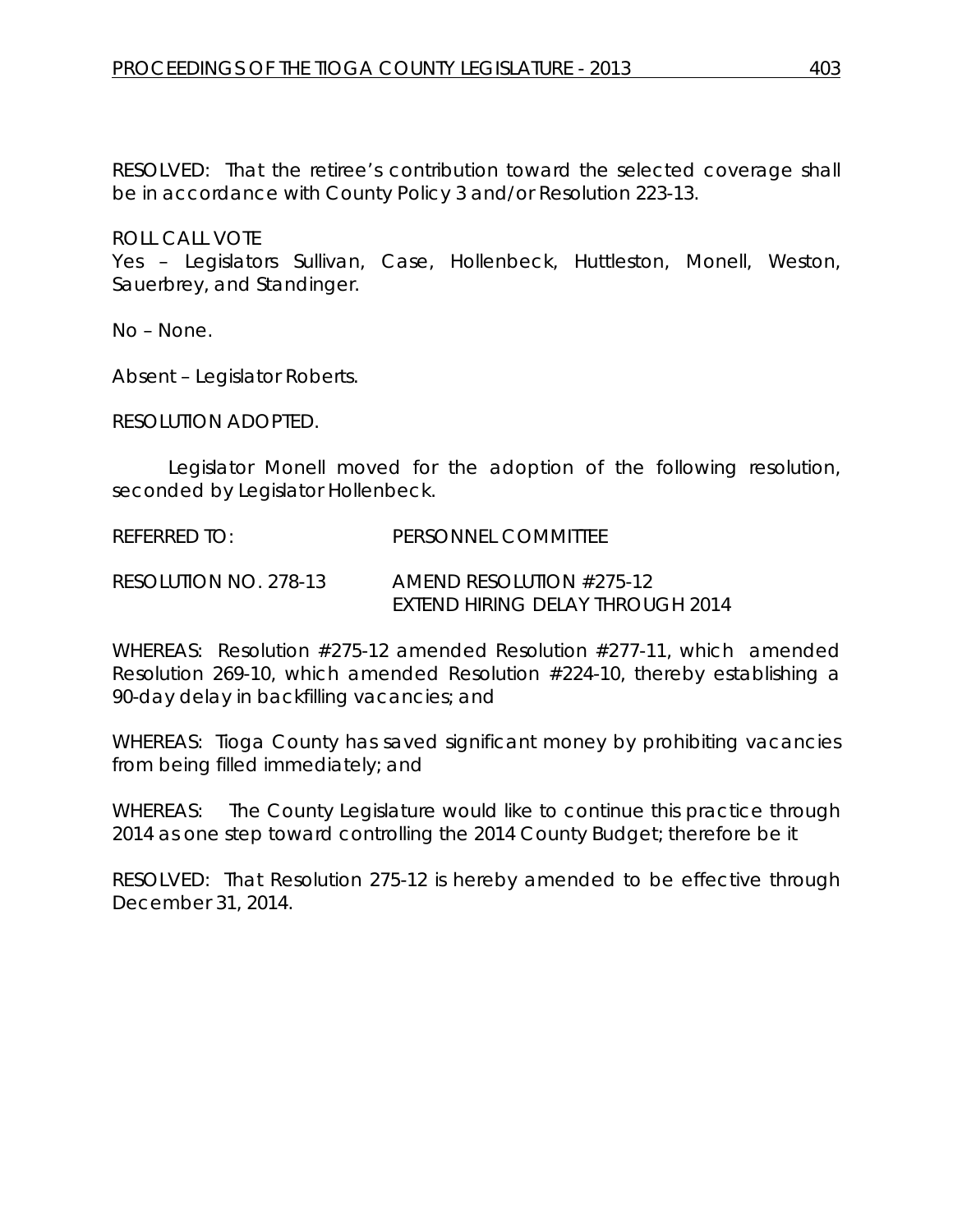Yes – Legislators Sullivan, Case, Hollenbeck, Monell, Weston, Sauerbrey, and Standinger.

No – Legislator Huttleston.

Absent – Legislator Roberts.

RESOLUTION ADOPTED.

Legislator Sauerbrey moved for the adoption of the following resolution, seconded by Legislator Standinger.

| REFERRED TO:          | PUBLIC SAFETY COMMITTEE<br>PERSONNEL COMMITTEE                 |
|-----------------------|----------------------------------------------------------------|
| RESOLUTION NO. 279-13 | AUTHORIZE 2014 CONTRACTS WITH SADD<br><i>SCHOOL ASSOCIATES</i> |

WHEREAS: It is the desire of the STOP DWI Program to arrange six contracts with SADD School Associates which are defined as Independent contractors not entitled to County Employee benefits; and

WHEREAS: It is the desire to award the six SADD School Associate contracts for the calendar year 2014 to the following individuals; Matt Gelder to serve the Candor School District; Matthew Cicchetti to serve the Newark Valley School District; Joan Beck to serve the Owego Apalachin School District; Karen Curtis to serve the Spencer Van Etten School District; Janice Barto to serve the Tioga Central School District and Deb Lauper to serve the Waverly School District; and

WHEREAS: Each SADD School Associate will be compensated \$100 each month for the ten months of the school year, but will not exceed \$1,000 for the year; and

WHEREAS: The Tioga County Attorney has approved the agreement that defines the rights and responsibilities of all the parties involved and outlines the compensation to be paid to the STOP DWI School Associates; therefore be it

RESOLVED: That these contracts for SADD School Associates be authorized for the 2014 calendar year.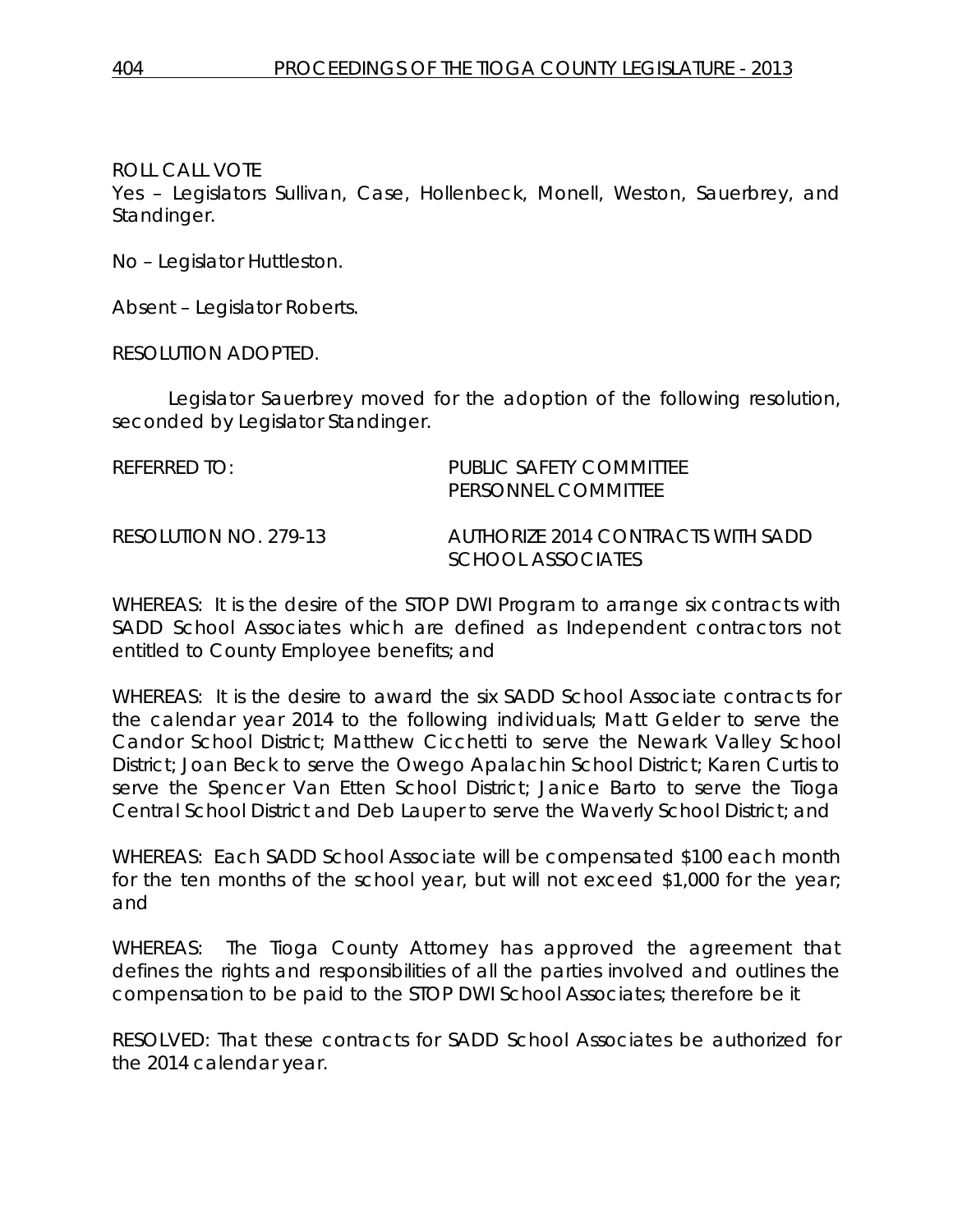Yes – Legislators Sullivan, Case, Hollenbeck, Huttleston, Monell, Weston, Sauerbrey, and Standinger.

No – None.

Absent – Legislator Roberts.

RESOLUTION ADOPTED.

Legislator Standinger moved for the adoption of the following resolution, seconded by Legislator Monell.

| REFERRED TO:          | ADMINISTRATIVE SERVICES COMMITTEE<br>PERSONNEL COMMITTEE |
|-----------------------|----------------------------------------------------------|
| RESOLUTION NO. 280-13 | AUTHORIZE 2014 SALARIES<br><b>BOARD OF ELECTIONS</b>     |

WHEREAS: The salaries for employees of the Board of Elections are set by resolution; and

WHEREAS: Non-Union staff has been authorized a salary increase for 2014; therefore be it

RESOLVED: That the 2014 rates of pay, for the Board of Elections staff shall be as follow:

|                                | 2014 pay   |
|--------------------------------|------------|
| Commissioners (2)              | \$38,215   |
| Deputy Commissioners (2)       | \$30,944   |
| Voting Machine Technicians (2) | \$15.69/hr |

### ROLL CALL VOTE

Yes – Legislators Sullivan, Case, Hollenbeck, Huttleston, Monell, Weston, Sauerbrey, and Standinger.

No – None.

Absent – Legislator Roberts.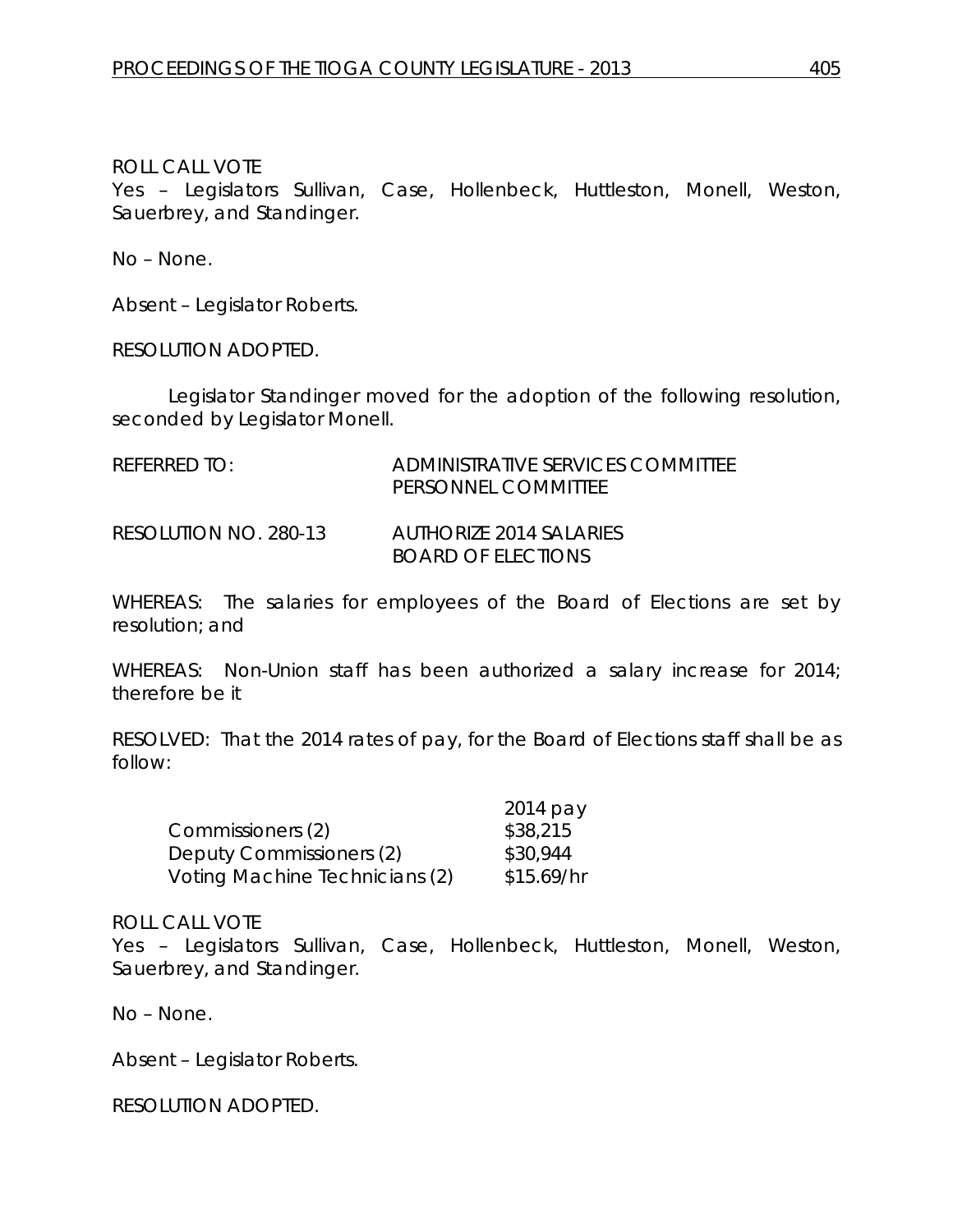Legislator Huttleston moved for the adoption of the following resolution, seconded by Legislator Hollenbeck.

| REFERRED TO:          | HEALTH & HUMAN SERVICES COMMITTEE<br>PERSONNEL COMMITTEE |
|-----------------------|----------------------------------------------------------|
| RESOLUTION NO. 281-13 | AUTHORIZE SALARY FOR BACKEILL<br>(MENTAL HYGIENE)        |

WHEREAS: Legislative approval is required for salaries offered for Non-Union positions; and

WHEREAS: The position of Clinical Program Director became vacant on October 31, 2013, due to the resignation of the incumbent; and

WHEREAS: The Director of Community Services would like to appoint an internal candidate from the promotional civil service eligible list; and

WHEREAS: The internal candidate has over three years of experience with Tioga County and an additional five years of related work experience in the mental health field as a licensed clinician; therefore be it

RESOLVED: That the Director of Community Services is hereby authorized to appoint Sarah Salisbury to the position of Clinical Program Director effective November 13, 2013 at an annual salary of \$57,000.00.

ROLL CALL VOTE

Yes – Legislators Sullivan, Case, Hollenbeck, Huttleston, Monell, Weston, Sauerbrey, and Standinger.

No – None.

Absent – Legislator Roberts.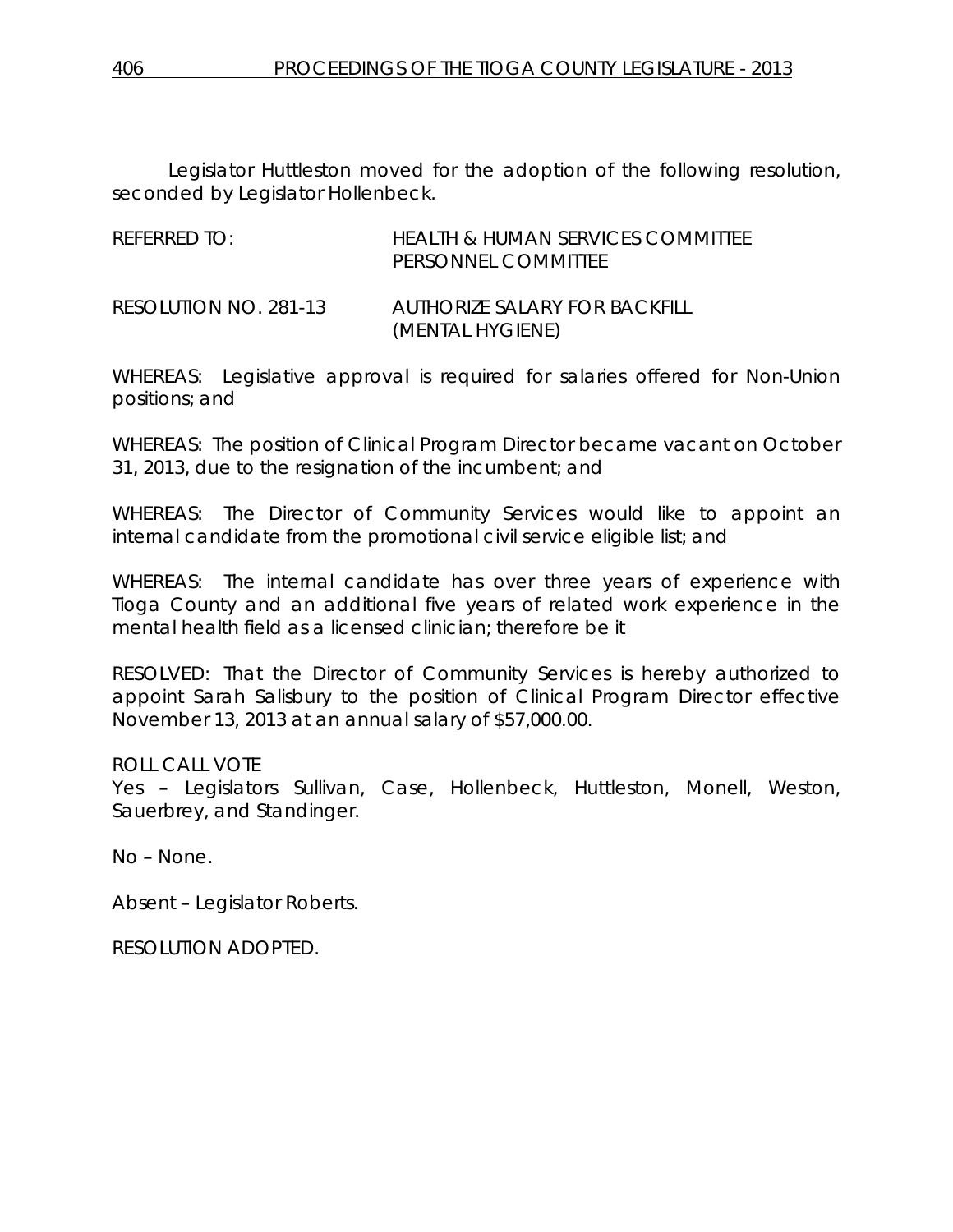Legislator Hollenbeck moved for the adoption of the following resolution, seconded by Legislator Monell.

| REFERRED TO: | INFORMATION TECHNOLOGY &        |
|--------------|---------------------------------|
|              | COMMUNICATION SYSTEMS COMMITTEE |
|              | PERSONNEL COMMITTEE             |
|              |                                 |

RESOLUTION NO. 282-13 *AUTHORIZE APPOINTMENT DIRECTOR OF INFORMATION TECHNOLOGY & COMMUNICATION SYSTEMS*

WHEREAS: The Director of Information Technology and Communication Systems position became vacant on June 30, 2012 due to the retirement of the previous incumbent; and

WHEREAS: During the past 16 months, the Department has been managed by an Acting Director; and

WHEREAS: A qualified candidate has been recruited and has accepted the employment offer; therefore be it

RESOLVED: That Douglas Camin is hereby appointed Director of Information Technology & Communication Systems effective November 25, 2013 at an annual salary of \$72,500; and be it further

RESOLVED: That Mr. Camin may be eligible for a salary increase after 6 months, in accordance with County Policy 44.

ROLL CALL VOTE

Yes – Legislators Sullivan, Case, Hollenbeck, Huttleston, Monell, Weston, Sauerbrey, and Standinger.

No – None.

Absent – Legislator Roberts.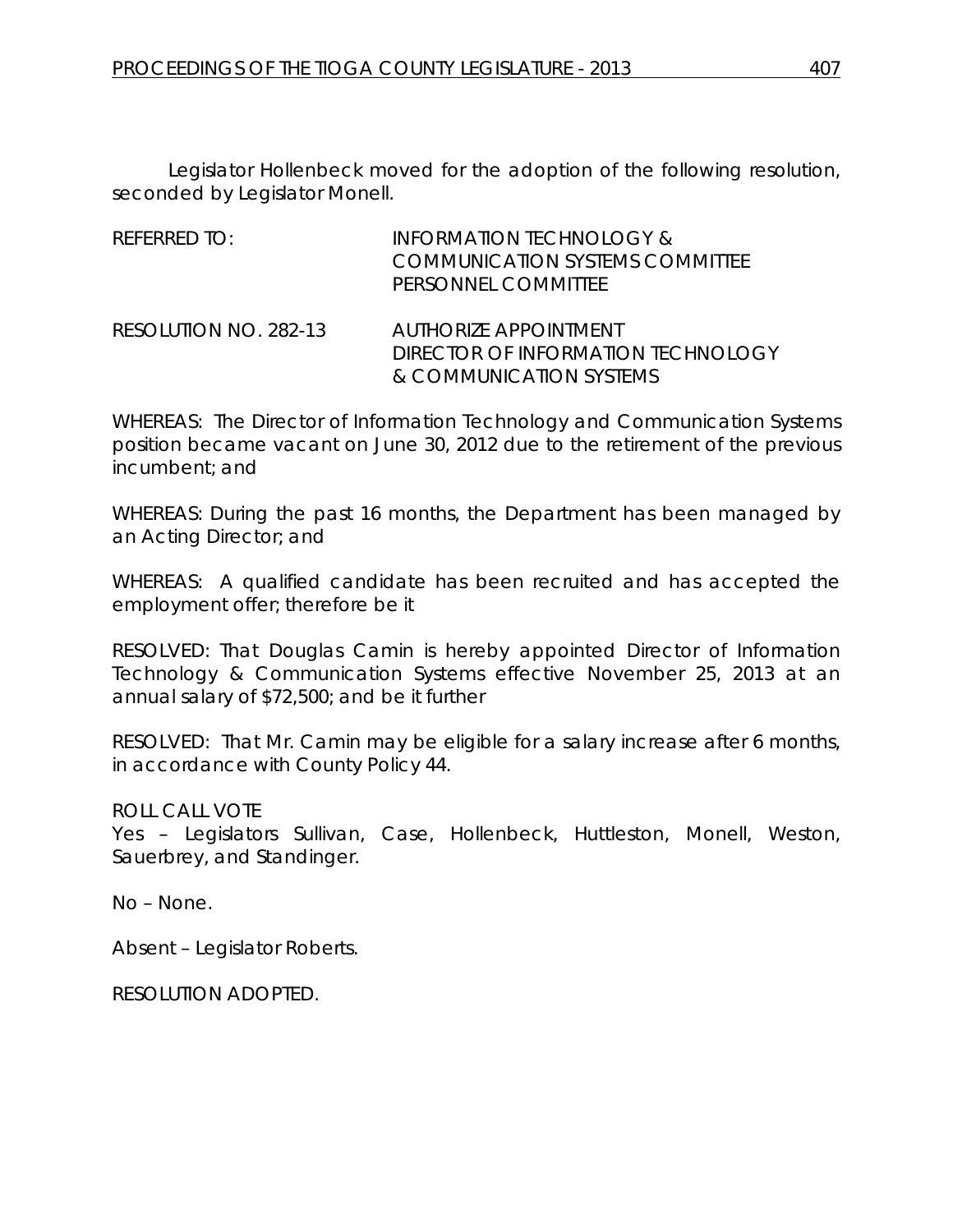Legislator Sullivan moved for the adoption of the following resolution, seconded by Legislator Monell.

| REFERRED TO:          | <b>LEGAL COMMITTEE</b><br>PERSONNEL COMMITTEE                           |
|-----------------------|-------------------------------------------------------------------------|
| RESOLUTION NO. 283-13 | AUTHORIZE ADDITIONAL EXTENSION<br>OF LEAVE OF ABSENCE<br>LAW DEPARTMENT |

WHEREAS: Resolution 77-13 authorized an extension of a leave of absence through November 29, 2013, to Stephanie Carrigg, Paralegal, while serving in the position of Secretary to the District Attorney; and

WHEREAS: Ms. Carrigg has made a request to the County Attorney for an additional extension of the leave from the Law Department in order to fulfill her duties within the District Attorney's Office; and

WHEREAS: The County Attorney is in favor of granting such an extension to Ms. Carrigg's leave of absence; therefore be it

RESOLVED: That in accordance with Tioga County Policy 1, Section VII, the Legislature hereby authorizes Ms. Carrigg's request for an additional extension to her leave of absence through December 31, 2013, where upon she will either return to or vacate her Paralegal position within the Law Department effective January 1, 2014.

ROLL CALL VOTE

Yes – Legislators Sullivan, Case, Hollenbeck, Huttleston, Monell, Weston, Sauerbrey, and Standinger.

No – None.

Absent – Legislator Roberts.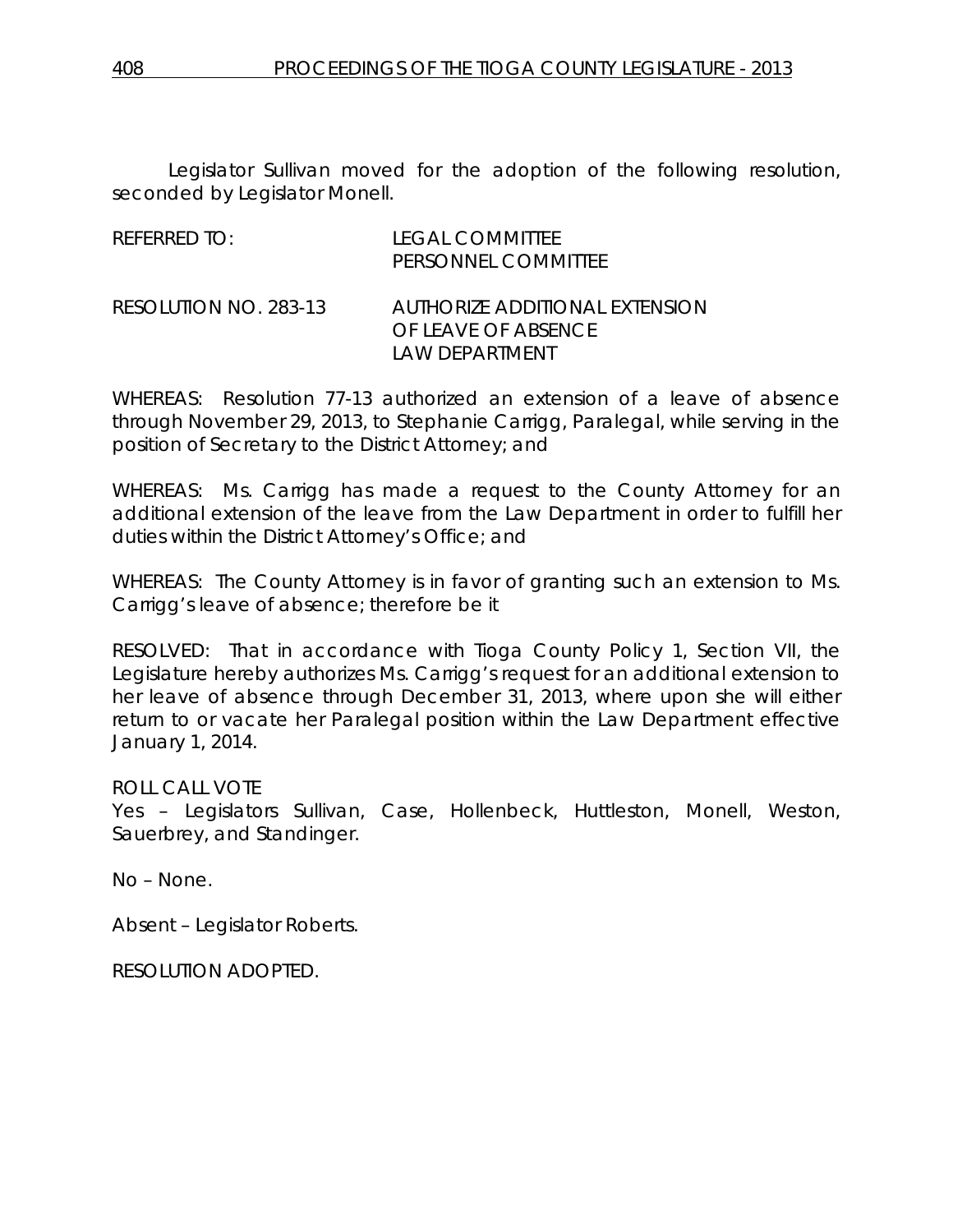Legislator Huttleston moved for the adoption of the following resolution, seconded by Legislator Hollenbeck.

| REFERRED TO:          | <b>HEALTH &amp; HUMAN SERVICES COMMITTEE</b><br>PERSONNEL COMMITTEE                                                                                                      |
|-----------------------|--------------------------------------------------------------------------------------------------------------------------------------------------------------------------|
| RESOLUTION NO. 284-13 | APPOINT SECRETARY TO COMMISSIONER OF<br>SOCIAL SERVICES; AUTHORIZE NON-UNION<br>SALARY; AND ABOLISH ONE EXECUTIVE<br><b>SECRETARY POSITION</b><br><b>SOCIAL SERVICES</b> |

WHEREAS: Legislative approval is required for all non-union appointments; and

WHEREAS: Elaine M. Lasater will retire as Secretary to Commissioner of Social Services effective December 3, 2013; and

WHEREAS: Judy Westmiller is able and willing to backfill this vacancy by promotion from her Executive Secretary position (CSEA, competitive classified) into a non-union, exempt classified position; and

WHEREAS: Due to the non-union salary range for secretarial positions at this level, Ms. Westmiller would incur a decrease in salary under the formula currently used to determine the step from Union to Non-Union salary; and

WHEREAS: The Commissioner of Social Services will reduce headcount in Secretarial services by assigning Ms. Westmiller to perform duties for both the Commissioner and Deputy Commissioner and abolish one Executive Secretary position (CSEA Grade VII, starting salary \$31,274); therefore be it

RESOLVED: That the Commissioner of Social Services be authorized to appoint Ms. Westmiller to the position of Secretary to Commissioner of Social Services effective December 3, 2013, at the annual salary of \$38,786, which is reflective of \$1,500 increase; and be it further

RESOLVED: That based upon her past "exceptional" evaluations, Ms. Westmiller is eligible to receive the non-union salary increase effective January 1, 2014; and be it further

RESOLVED: That one vacant Executive Secretary position shall be abolished effective December 3, 2013.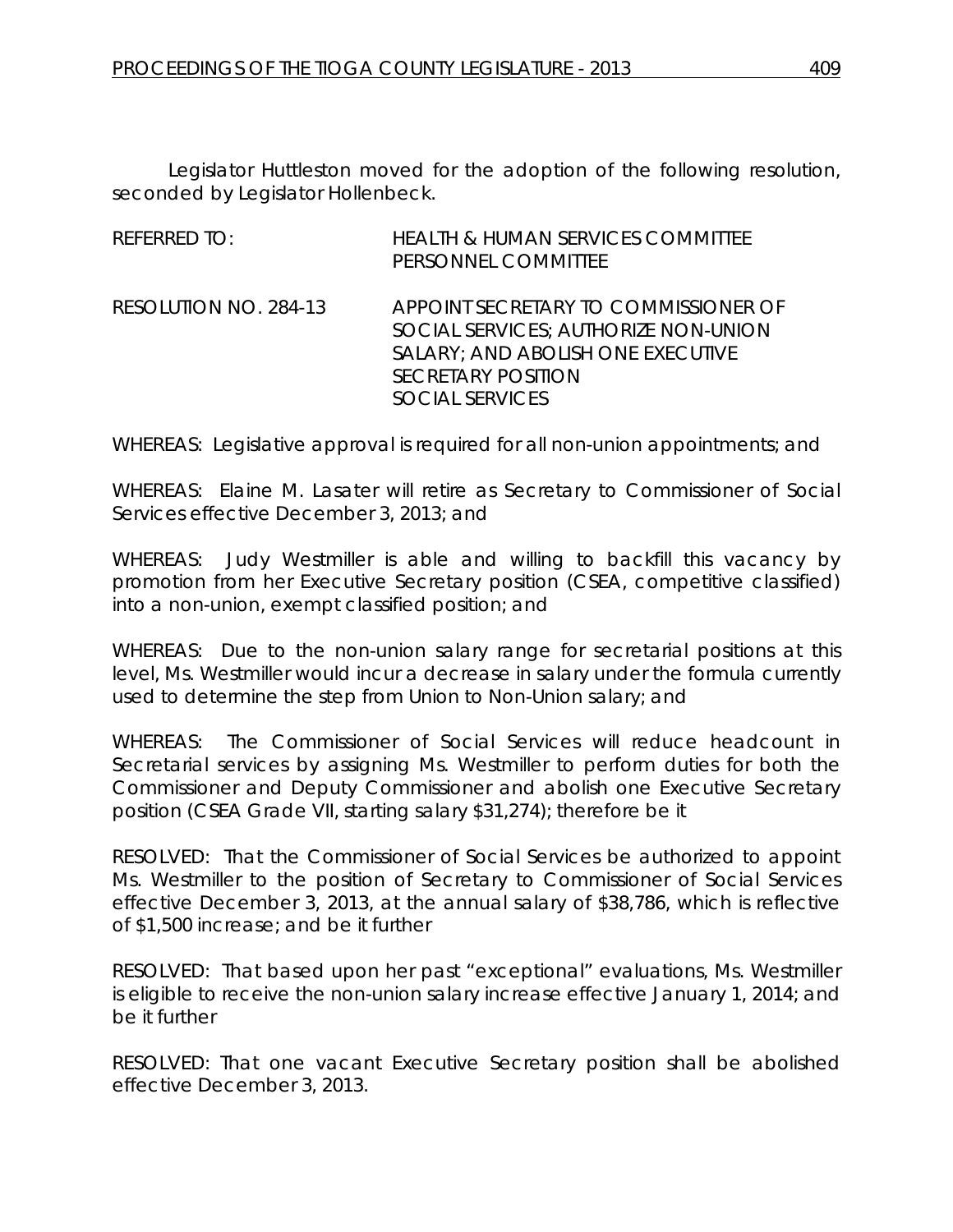Yes – Legislators Sullivan, Case, Hollenbeck, Huttleston, Monell, Weston, Sauerbrey, and Standinger.

No – None.

Absent – Legislator Roberts.

RESOLUTION ADOPTED.

Legislator Monell moved for the adoption of the following resolution, seconded by Legislator Sullivan.

| $R$ FFFRRFD TO:       | LEGISLATIVE WORKSESSION<br>PERSONNEL COMMITTEE                 |
|-----------------------|----------------------------------------------------------------|
| RESOLUTION NO. 285-13 | STANDARD WORK DAY AND<br>REPORTING RESOLUTION<br>PUBLIC HEALTH |

WHEREAS: The New York State Retirement System created new reporting regulations in 2009 that require establishment of terms and work hours for elected and appointed officials and a resolution stating such at the onset of each term; therefore be it

RESOLVED: That the County of Tioga hereby establishes the following as standard work days for elected and appointed officials, and will report the following days worked to the New York State and Local Employees' Retirement System based on the record of activities maintained and submitted by the following officials to the Clerk of this body;

| <b>Title</b>               | Name       | Standard<br><b>Work Day</b><br>(Hrs/day) | Term<br>Begins/Ends | Participates<br>in<br>Employer's<br>Time<br>Keeping<br>System<br>(Y/N) | Days/Month<br>(based on<br>Record of<br>Activities) |
|----------------------------|------------|------------------------------------------|---------------------|------------------------------------------------------------------------|-----------------------------------------------------|
| <b>Appointed Officials</b> |            |                                          |                     |                                                                        |                                                     |
| Public Health              |            |                                          | $11/12/13$ -        |                                                                        |                                                     |
| <b>Director</b>            | James Rich |                                          | 1/10/17             | $\checkmark$                                                           | N/A                                                 |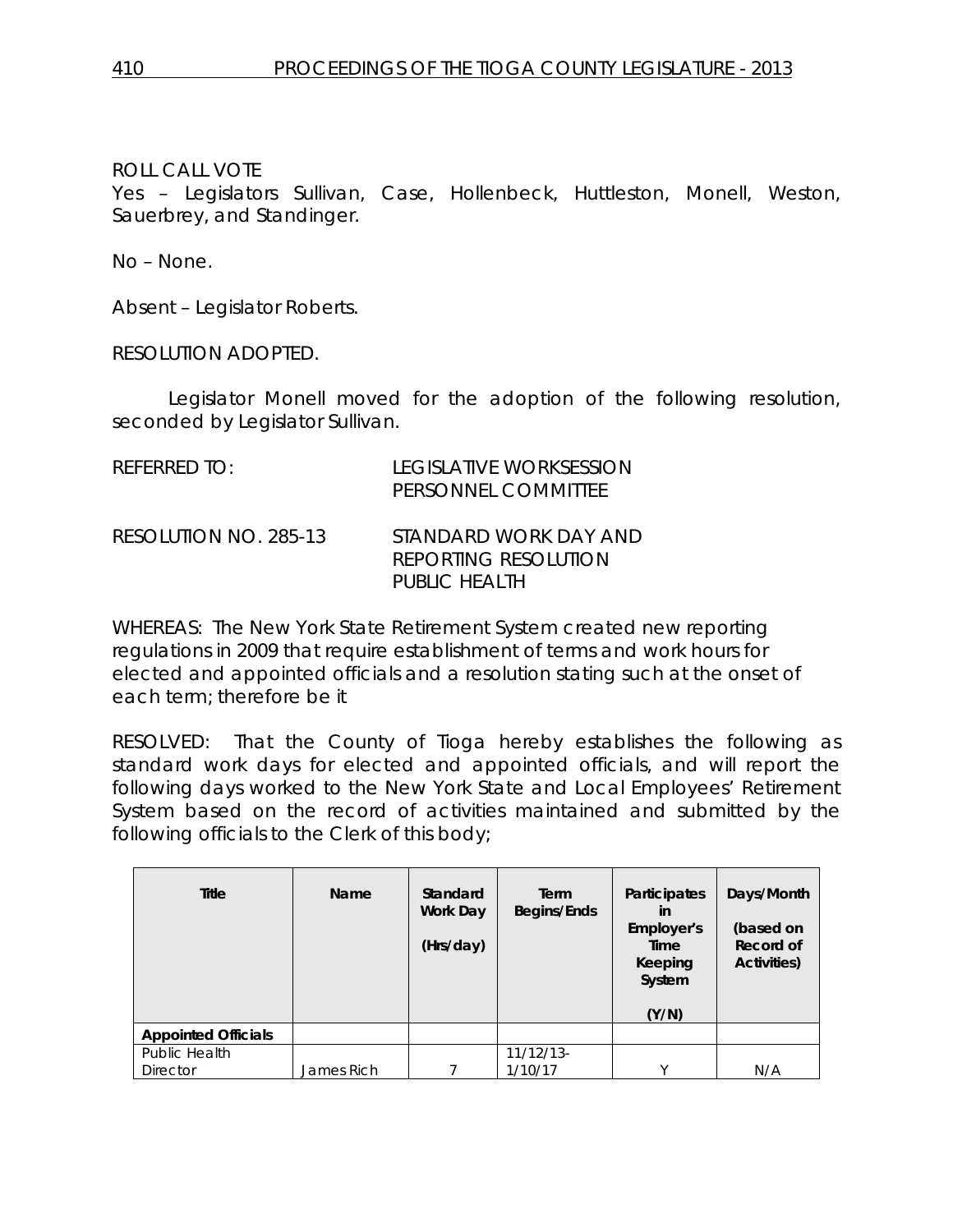Yes – Legislators Sullivan, Case, Hollenbeck, Huttleston, Monell, Weston, Sauerbrey, and Standinger.

No – None.

Absent – Legislator Roberts.

RESOLUTION ADOPTED.

Legislator Monell made a motion to have the following late-filed resolution considered, seconded by Legislator Sullivan and carried.

Legislator Sullivan moved for the adoption of the following resolution, seconded by Legislator Standinger.

REFERRED TO: FINANCE/LEGAL

RESOLUTION NO. 286-13 *AUTHORIZATION TO EXECUTE PROFESSIONAL SERVICES AGREEEMENT WITH NEW YORK STATE DEFENDERS ASSOCIATION, INC. TO IMPLEMENT A PUBLIC DEFENSE CASE MANAGEMENT SYSTEM*

WHEREAS: The Tioga County Public Defender's Office received a grant from the New York State Office of Indigent Legal Services to purchase a computerized Public Defense Case Management System; and

WHEREAS: The New York State Defenders Association, Inc. has the necessary personnel and expertise to deliver the computerized system and services required to implement and install said system; and

WHEREAS: Tioga County wishes to enter into an agreement with the New York State Defenders Association, Inc. to provide and implement said system and services for the Tioga County Public Defender's Office; now therefore be it

RESOLVED: That the Tioga County Legislature hereby authorizes the Legislative Chair to sign a professional services agreement with the New York State Defenders Association, Inc. to provide and implement the Public Defense Case Management System at a cost not to exceed \$2525.00.